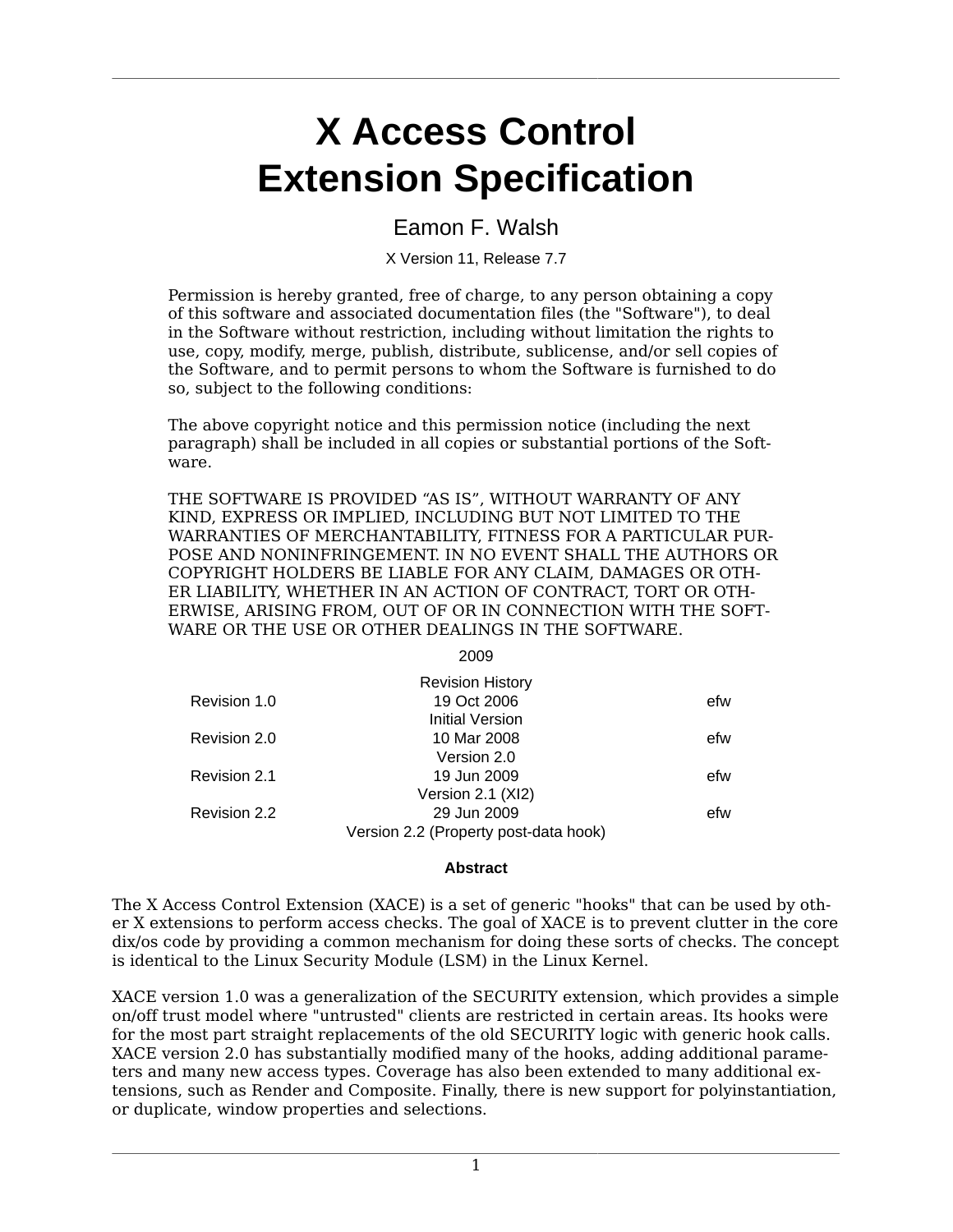This paper describes the implementation of XACE version 2.0, changes to the core server DIX and OS layers that have been made or are being considered, and each of the security hooks that XACE offers at the current time and their function. It is expected that changes to XACE be documented here. Please notify the authors of this document of any changes to XACE so that they may be properly documented.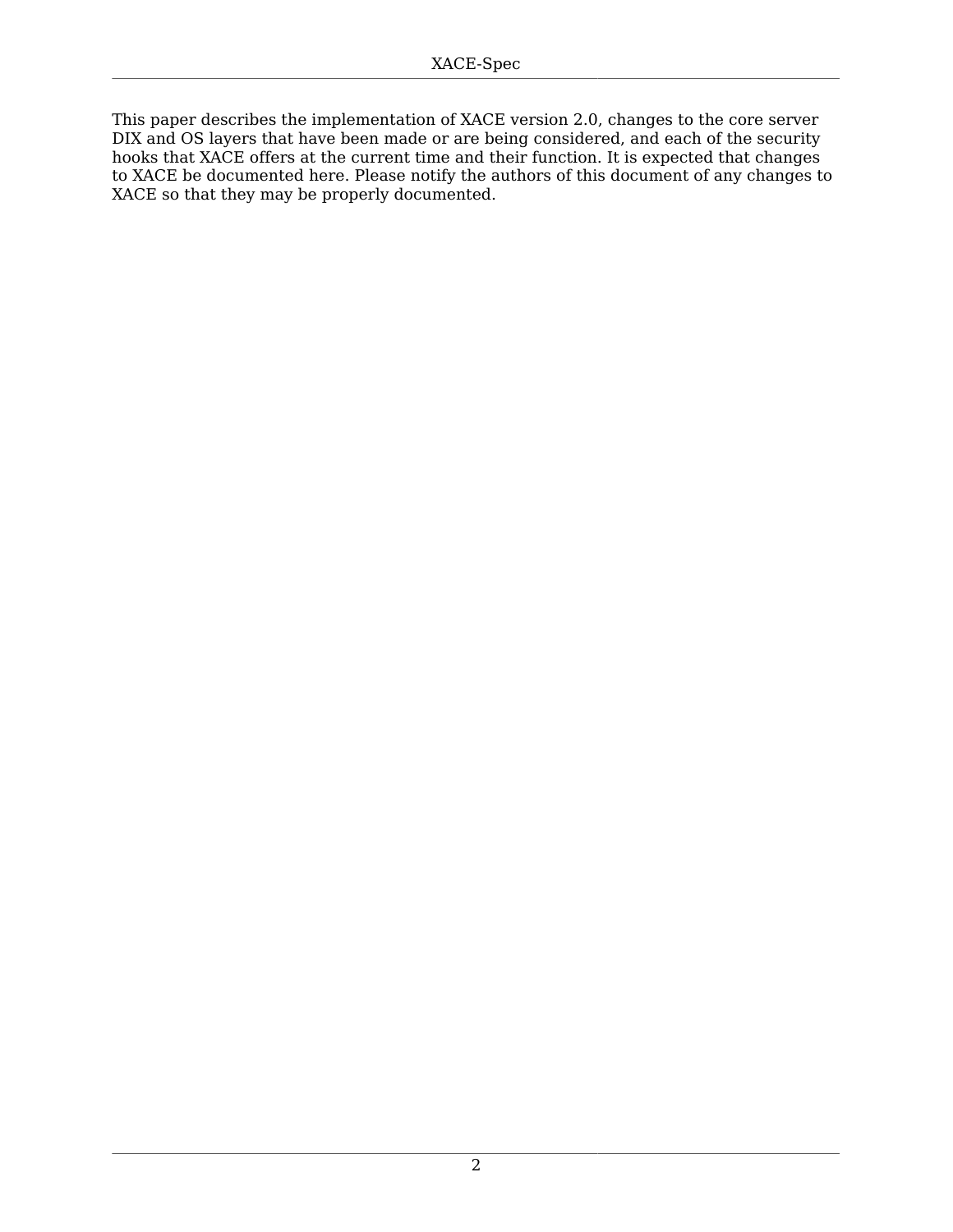## **Table of Contents**

| 21 |
|----|
|    |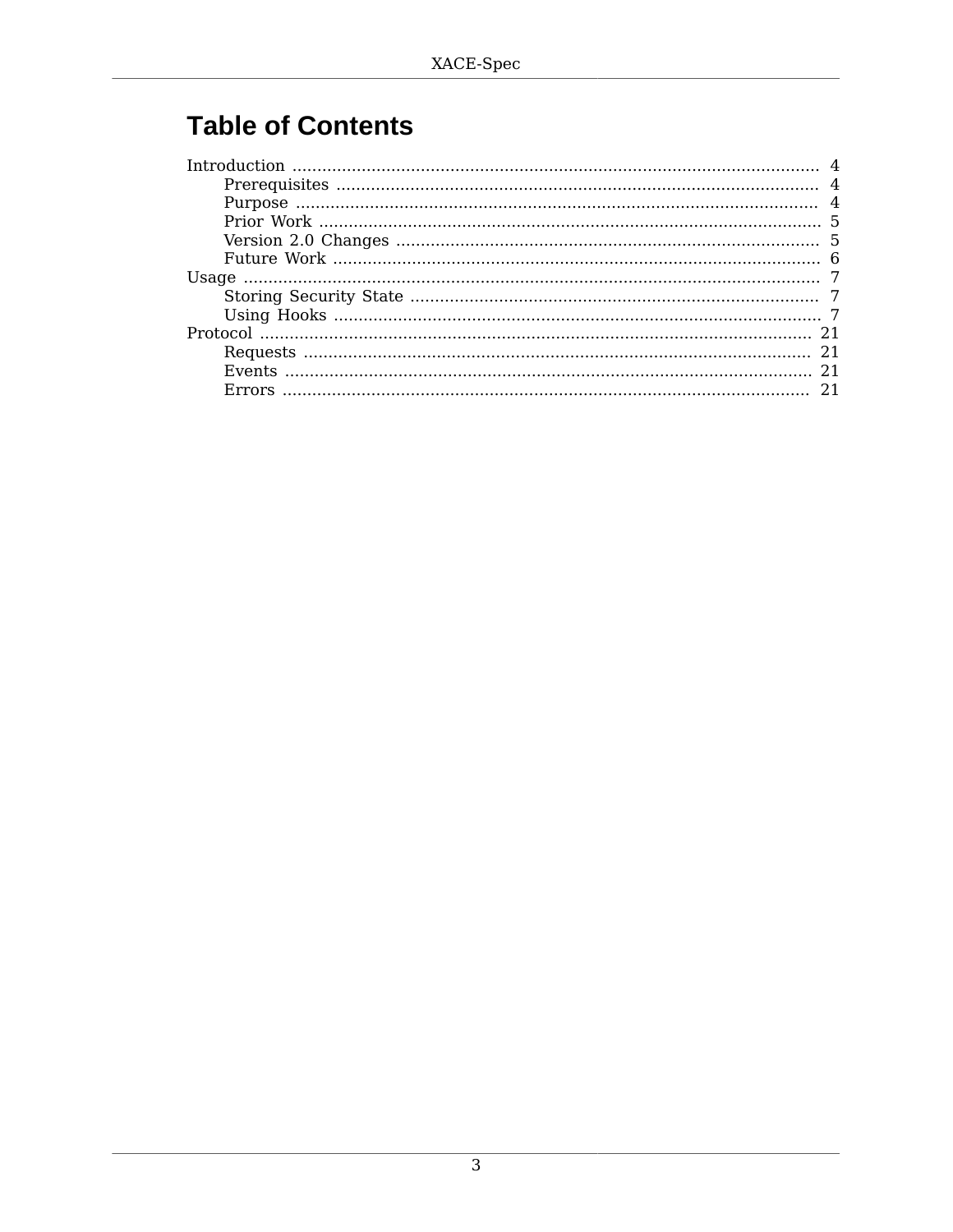## <span id="page-3-0"></span>**Introduction**

## <span id="page-3-1"></span>**Prerequisites**

This document is targeted to programmers who are writing security extensions for X. It is assumed that the reader is familiar with the C programming language. It is assumed that the reader understands the general workings of the X protocol and X server.

## <span id="page-3-2"></span>**Purpose**

XACE makes it easier to implement new security models for X by providing a set of pluggable hooks that extension writers can use. The idea is to provide an abstraction layer between security extensions and the core DIX/OS code of the X server. This prevents security extensions writers from having to understand the inner workings of the X server and it prevents X server maintainers from having to deal with multiple security subsystems, each with its own intrusive code.

For example, consider the X.Org X server's resource subsystem, which is used to track different types of server objects using ID numbers. The act of looking up an object by its ID number is a security-relevant operation which security extension writers would likely wish to control. For one or two security extensions it may be acceptable to simply insert the extension's code directly into the resource manager code, bracketed by ifdef's. However for more extensions this approach leads to a tangle of code, particularly when results need to be logically combined, as in if statement conditions. Additionally, different extension writers might place their resource checking code in different places in the server, leading to difficulty in tracking down where exactly a particular lookup operation is being blocked. Finally, this approach may lead to unexpected interactions between the code of different extensions, since there is no collaboration between extension writers.

The solution employed by the X Access Control Extension is to place hooks (calls into XACE) at security-relevant places, such as the resource subsystem mentioned above. Other extensions, typically in their initialization routines, can register callback functions on these hooks. When the hook is called from the server code, each callback function registered on it is called in turn. The callback function is provided with necessary arguments needed to make a security decision, including a return value argument which can be set to indicate the result. XACE itself does not make security decisions, or even know or care how such decisions are made. XACE merely enforces the result of the decision, such as by returning a BadAccess error to the requesting client.

This separation between the decision-making logic and the enforcement logic is advantageous because it allows a great variety of security models to be developed without resorting to intrusive modifications to the core systems being secured. The challenge is to ensure that the hook framework itself provides hooks everywhere they need to be provided. Once created, however, a hook can be used by everyone, leading to less duplication of effort.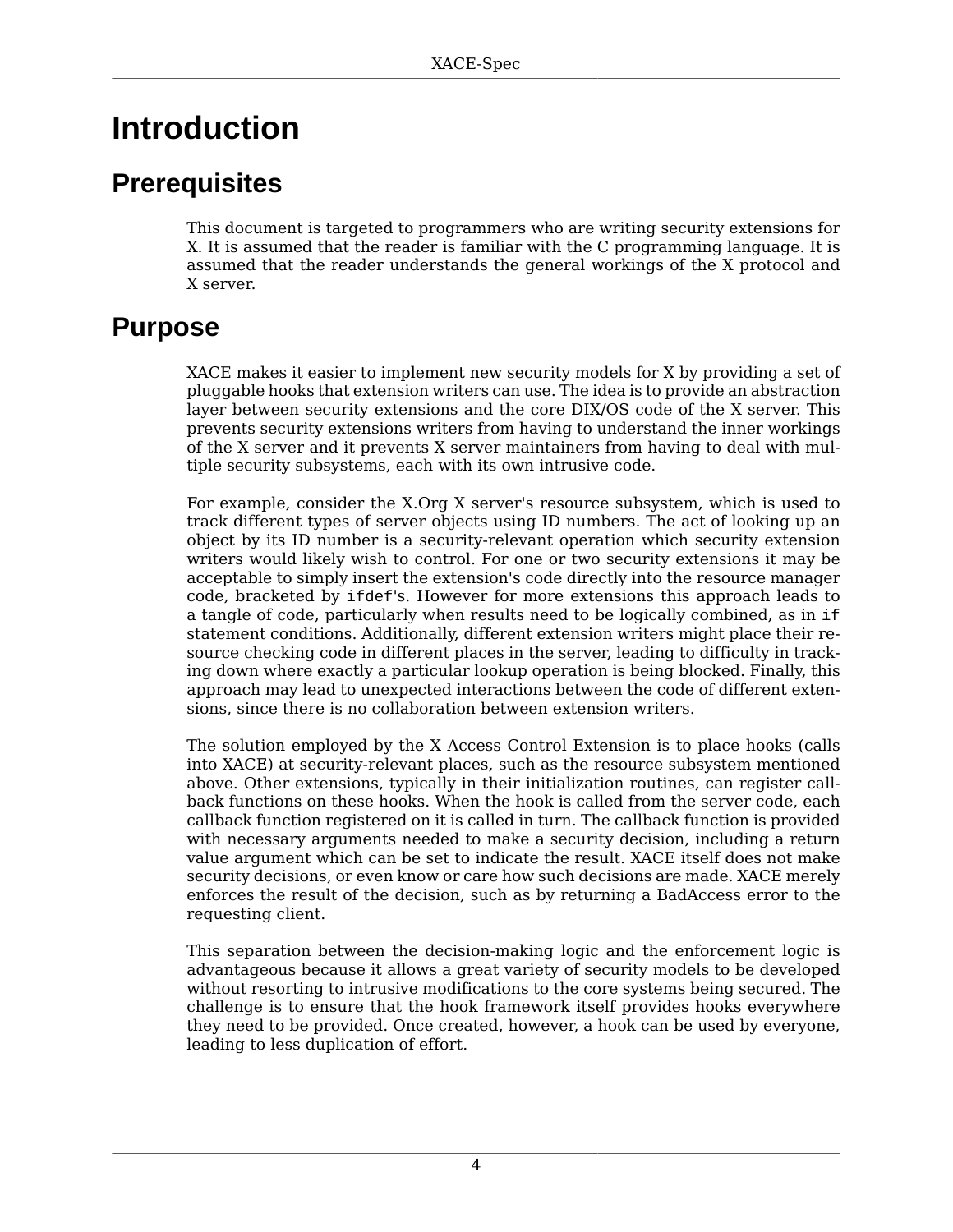## <span id="page-4-0"></span>**Prior Work**

## **Security Extension**

XACE was initially based on the SECURITY extension. This extension introduced the concept of "trusted" and "untrusted" client connections, with the trust level established by the authorization token used in the initial client connection. Untrusted clients are restricted in several areas, notably in the use of background "None" windows, access to server resources owned by trusted clients, and certain keyboard input operations. Server extensions are also declared "trusted" or "untrusted," with only untrusted extensions being visible to untrusted client connections.

## **Solaris Trusted Extensions**

Trusted Extensions for Solaris has an X extension (Xtsol) which adds security functionality. Some of the XACE hooks in the current set were derived from security checks made by the Xtsol code. In other places, where the Xtsol and SECURITY extensions both have checks, a single XACE hook replaces both.

## **Linux Security Modules**

XACE is influenced by the Linux Security Modules project, which provides a similar framework of security hooks for the Linux kernel.

## <span id="page-4-1"></span>**Version 2.0 Changes**

### **Different Return-Value Semantics**

The status value returned by security modules has been changed. Formerly, security modules were expected to set the "rval" field of the input structure to "False" if access was to be denied. In version 2.0, this field has been removed in all hooks. Security modules must now set the "status" field to an X error code to describe the error. Typically, BadAccess will be returned, but this change allows security modules to return BadAlloc to report memory allocation failure and BadMatch to report a polyinstantiated object lookup failure ([the section called "Polyinstantiation"\)](#page-5-1).

### **DevPrivates Mechanism**

The devPrivates mechanism in the X server was substantially revised to better support security extensions. The interface for using devPrivates has been unified across the different structures that support private data. Private space allocation is now independent of whether objects have already been created, and the private indexes are now global rather than being structure specific. Callbacks are available to initialize newly allocated space and to clean up before it is freed. Finally, there is a mechanism for looking up the offset of the private pointer field in a structure, given the structure's resource type.

### **New Access Modes**

In the previous version, there were four possible modes for the "access mode" field: read, write, create, and destroy. In version 2.0, many new modes have been introduced to better describe X operations, particularly on window objects. The access mode field has also been added to additional hooks as described in the individual hook changes.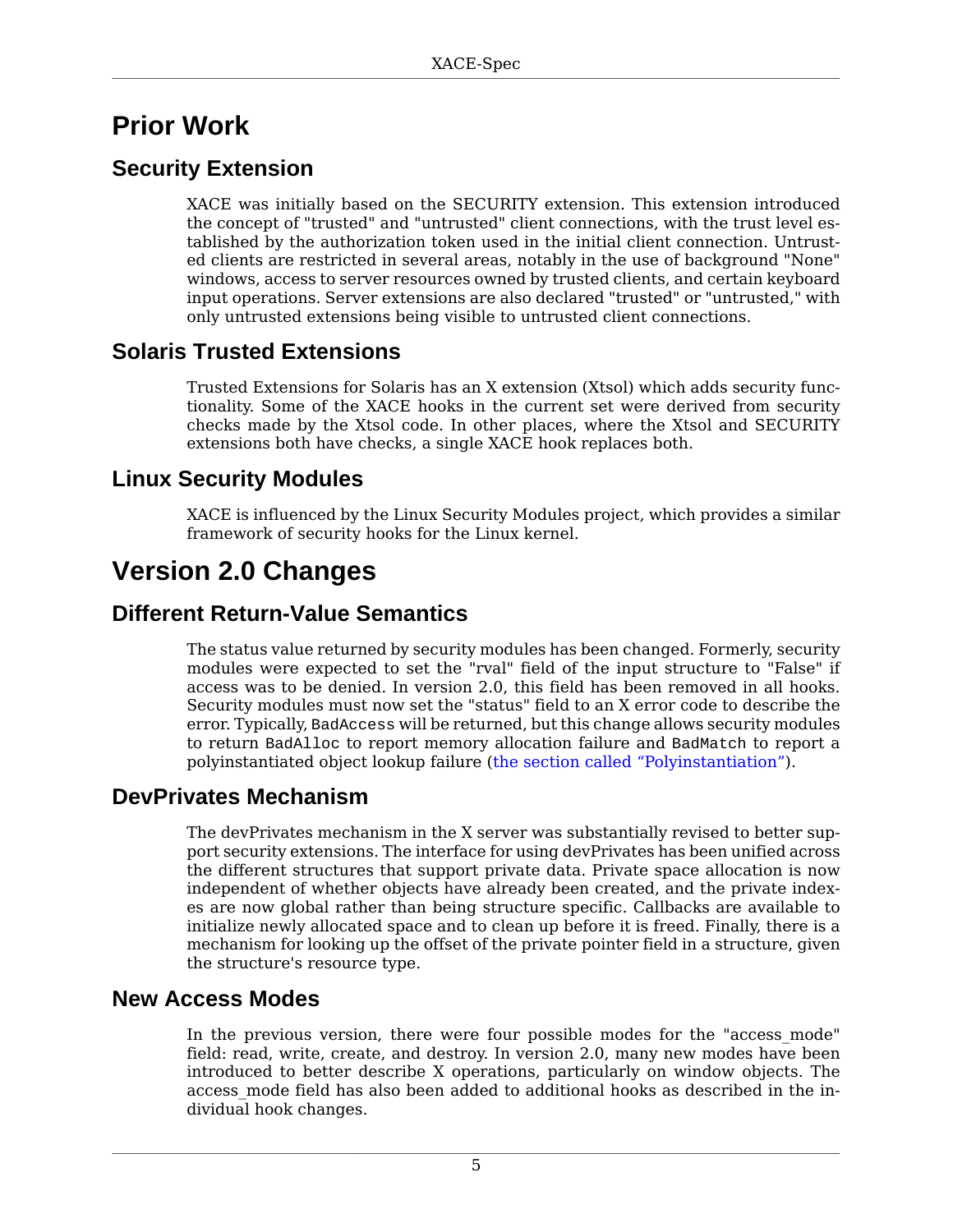## <span id="page-5-1"></span>**Polyinstantiation**

XACE now supports polyinstantiation of selections and window properties. [the sec](#page-13-0)[tion called "Property Access"](#page-13-0) and [the section called "Selection Access"](#page-17-0) describe the details, but the basic idea is that the property and selection access hooks may be used to not only change the return value of a lookup operation but also to modify the lookup result. This allows more than one property or selection with the same atom name to be maintained.

## **Removed Hooks**

The "drawable," "map," "window init", and "background" hooks have been removed. They have been folded into the resource access hook using new access modes. The "hostlist" hook has been removed and replaced by a new server access hook (see [the](#page-16-0) [section called "Server Access"](#page-16-0)). The "site policy" and "declare extension security" hooks have been removed as the SECURITY extension has been revised to no longer require them.

### **New Hooks**

New "send" and "receive" hooks have been added to allow basic control over event delivery. "Client" and "server" access hooks have been added to control access by clients to other clients (for example, through the KillClient call) and to the server (for example when changing the host access list or changing the font path). "Screen" and "screen saver" hooks have been added to control access to screens and screen saver requests. A "selection" hook has been added to control access to selections.

## **Changes to Existing Hooks**

- The resource access hook structure now has additional fields to describe a "parent" object. They are set only when a resource with a defined parent (such as a Window object) is being created, in which case the access mode will include DixCreateAccess.
- The device access hook structure has had the "fromRequest" field removed and an access mode field added.
- The property access hook structure has had the "propertyName" field removed and a "ppProp" field added, which contains a pointer to a pointer to the property structure itself. The extra level of indirection supports polyinstantiation (see [the](#page-5-1) [section called "Polyinstantiation"](#page-5-1)). Note that the property structure contains the property name.
- The extension dispatch/access hook structure now has an access mode field.

## <span id="page-5-0"></span>**Future Work**

## <span id="page-5-2"></span>**Security Hooks**

It is anticipated that the set of security hooks provided by XACE will change with time. Some hooks may become deprecated. More hooks will likely be added as well, as more portions of the X server are subjected to security analysis. Existing hooks may be added in more places in the code, particularly protocol extensions. Currently, the only method XACE provides for restricting access to some protocol extensions is to deny access to them entirely.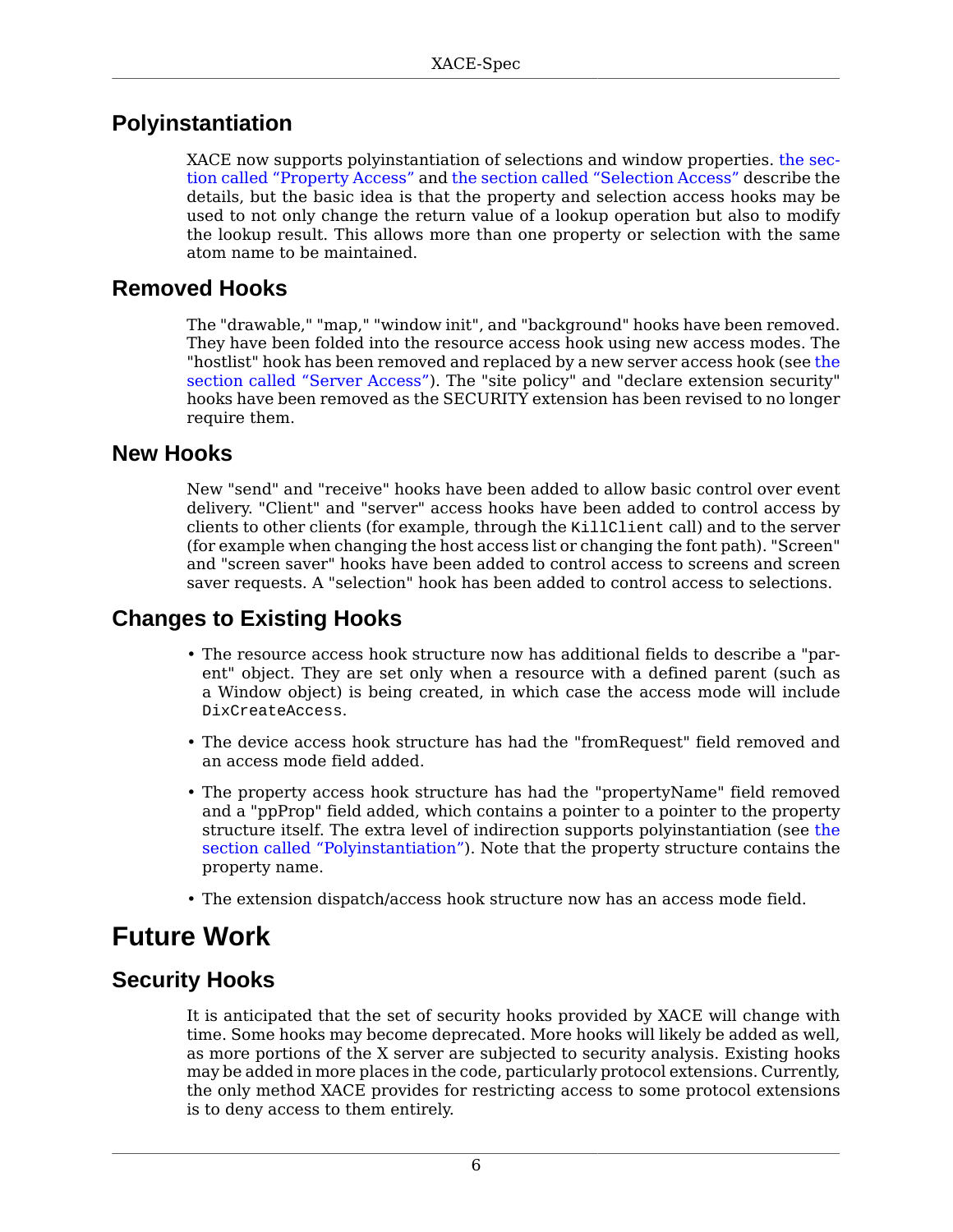It should be noted that XACE includes hooks in the protocol dispatch table, which allow a security extension to examine any incoming protocol request (core or extension) and terminate the request before it is handled by the server. This functionality can be used as a stopgap measure for security checks that are not supported by the other XACE hooks. The end goal, however, is to have hooks integrated into the server proper.

## **Core X Server**

The set of extensions supported by X.org needs to be re-examined. Many of them are essentially unused and removing them would be easier than attempting to secure them. The GLX extension and the direct rendering kernel interfaces need to be secured.

The server's routines for event delivery need to be reworked to allow greater control by XACE modules. In particular, security extensions need to be able to associate private data with each event at the time of its generation based on the context and then have that data available at a decision point just before the event is delivered to the client. This would allow event delivery to be better controlled on a per-client basis, and would potentially allow additional security extension functionality such as piggyback events.

## <span id="page-6-0"></span>**Usage**

## <span id="page-6-1"></span>**Storing Security State**

The first thing you, the security extension writer, should decide on is the state information that your extension will be storing and how it will be stored. XACE itself does not provide any mechanism for storing state.

One method of storing state is global variables in the extension code. Tables can be kept corresponding to internal server structures, updated to stay synchronized with the structures themselves. One problem with this method is that the X server does not have consistent methods for lifecycle management of its objects, meaning that it might be difficult to keep state up to date with objects.

Another method of storing state is to attach your extension's security data directly to the server structures. This method is possible via the devPrivates mechanism provide by the DIX layer. Structures supporting this mechanism can be identified by the presence of a "devPrivates" field. Full documentation of the devPrivates mechanism is described in the core X server documentation.

## <span id="page-6-2"></span>**Using Hooks**

### **Overview**

XACE has two header files that security extension code may need to include. Include Xext/xacestr.h if you need the structure definitions for the XACE hooks in your source file. Otherwise, include Xext/xace.h, which contains everything else including constants and function declarations.

XACE hooks use the standard X server callback mechanism. Your security extension's callback functions should all use the following prototype: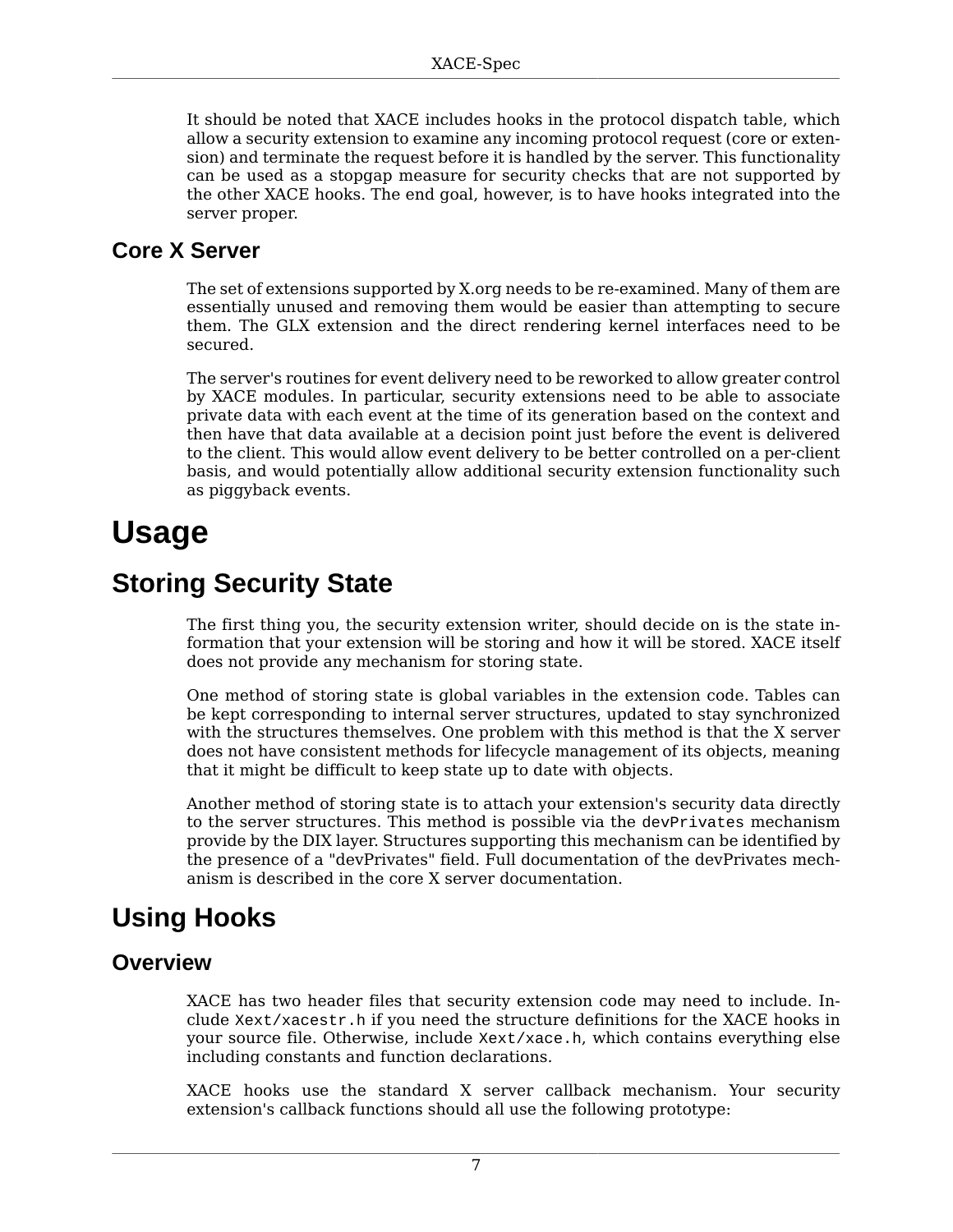```
void MyCallback(CallbackListPtr *pcbl, pointer userdata,
pointer calldata);
```
When the callback is called,  $pcb1$  points to the callback list itself. The X callback mechanism allows the list to be manipulated in various ways, but XACE callbacks should not do this. Remember that other security extensions may be registered on the same hook. userdata is set to the data argument that was passed to [XaceReg](#page-7-0)[isterCallback](#page-7-0) at registration time; this can be used by your extension to pass data into the callback. calldata points to a value or structure which is specific to each XACE hook. These are discussed in the documentation for each specific hook, below. Your extension must cast this argument to the appropriate pointer type.

<span id="page-7-0"></span>To register a callback on a given hook, use [XaceRegisterCallback](#page-7-0):

```
Bool XaceRegisterCallback(int hook, CallbackProcPtr call-
back, pointer userdata);
```
Where  $hook$  is the XACE hook you wish to register on, callback is the callback function you wish to register, and userdata will be passed through to the callback as its second argument, as described above. See [Table 1, "XACE security hooks."](#page-7-1) for the list of XACE hook codes. [XaceRegisterCallback](#page-7-0) is typically called from the extension initialization code; see the SECURITY source for examples. The return value is TRUE for success, FALSE otherwise.

<span id="page-7-2"></span>To unregister a callback, use [XaceDeleteCallback](#page-7-2):

```
Bool XaceDeleteCallback(int hook, CallbackProcPtr callback,
pointer userdata);
```
where the three arguments are identical to those used in the call to [XaceRegister-](#page-7-0)[Callback](#page-7-0). The return value is TRUE for success, FALSE otherwise.

### **Hooks**

The currently defined set of XACE hooks is shown in [Table 1, "XACE security](#page-7-1) [hooks.".](#page-7-1) As discussed in [the section called "Security Hooks"](#page-5-2), the set of hooks is likely to change in the future as XACE is adopted and further security analysis of the X server is performed.

| <b>Hook Identifier</b> | <b>Callback Argument</b><br><b>Type</b> | Refer to                                     |
|------------------------|-----------------------------------------|----------------------------------------------|
| XACE CORE DISPATCH     | XaceCoreDispatchRec                     | the section called "Core"<br>Dispatch"       |
| XACE EXT DISPATCH      | XaceExtAccessRec                        | the section called "Exten-<br>sion Dispatch" |
| XACE RESOURCE ACCESS   | XaceResourceAccessRec                   | the section called "Re-<br>source Access"    |
| XACE DEVICE ACCESS     | XaceDeviceAccessRec                     | the section called "Device"<br>Access"       |
| XACE PROPERTY ACCESS   | XacePropertyAccessRec                   | the section called "Prop-<br>erty Access"    |
| XACE SEND ACCESS       | XaceSendAccessRec                       | the section called "Send"<br>Access"         |

<span id="page-7-1"></span>**Table 1. XACE security hooks.**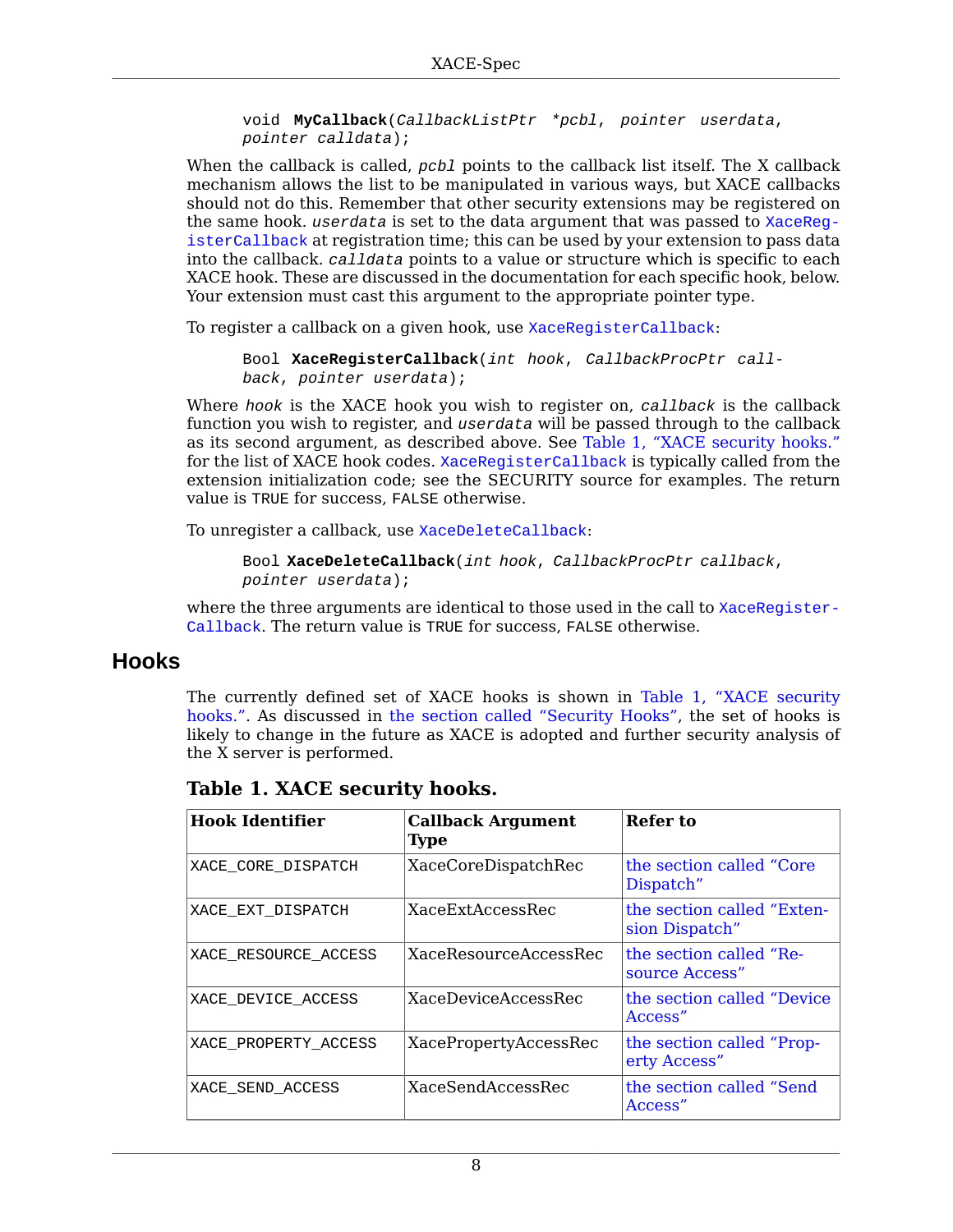| <b>Hook Identifier</b>                      | <b>Callback Argument</b><br><b>Type</b> | Refer to                                                  |
|---------------------------------------------|-----------------------------------------|-----------------------------------------------------------|
| XACE RECEIVE ACCESS                         | <b>XaceReceiveAccessRec</b>             | the section called "Re-<br>ceive Access"                  |
| XACE CLIENT ACCESS                          | <b>XaceClientAccessRec</b>              | the section called "Client"<br>Access"                    |
| XACE EXT ACCESS                             | <b>XaceFxtAccessRec</b>                 | the section called "Exten-<br>sion Access"                |
| XACE SERVER ACCESS                          | XaceServerAccessRec                     | the section called "Server"<br>Access"                    |
| XACE SELECTION ACCESS                       | <b>XaceSelectionAccessRec</b>           | the section called "Selec-<br>tion Access"                |
| XACE SCREEN ACCESS                          | XaceScreenAccessRec                     | the section called "Screen"<br>Access"                    |
| XACE_SCREENSAVER_ACCESS XaceScreenAccessRec |                                         | the section called "Screen"<br><b>Saver Access"</b>       |
| XACE AUTH AVAIL                             | XaceAuthAvailRec                        | the section called "Autho-<br>rization Availability Hook" |
| XACE KEY AVAIL                              | XaceKeyAvailRec                         | the section called "Key-<br>press Availability Hook"      |
| XACE AUDIT BEGIN                            | <b>XaceAuditRec</b>                     | the section called "Audit-<br>ing Hooks"                  |
| XACE AUDIT END                              | <b>XaceAuditRec</b>                     | the section called "Audit-<br>ing Hooks"                  |

In the descriptions that follow, it is helpful to have a listing of Xext/xacestr.h available for reference.

#### <span id="page-8-0"></span>**Core Dispatch**

This hook allows security extensions to examine all incoming core protocol requests before they are dispatched. The hook argument is a pointer to a structure of type XaceCoreDispatchRec. This structure contains a client field of type ClientPtr and a status field of type int.

The client field refers to the client making the incoming request. Note that the complete request is accessible via the request Buffer member of the client structure. The REQUEST family of macros, located in include/dix.h, are useful in verifying and reading from this member.

The status field may be set to a nonzero X protocol error code. In this event, the request will not be processed further and the error code will be returned to the client.

#### <span id="page-8-1"></span>**Extension Dispatch**

This hook allows security extensions to examine all incoming extension protocol requests before they are dispatched. The hook argument is a pointer to a structure of type XaceExtAccessRec. This structure contains a *client* field of type ClientPtr, a ext field of type ExtensionEntry\*, a access\_mode field of type Mask, and a status field of type int.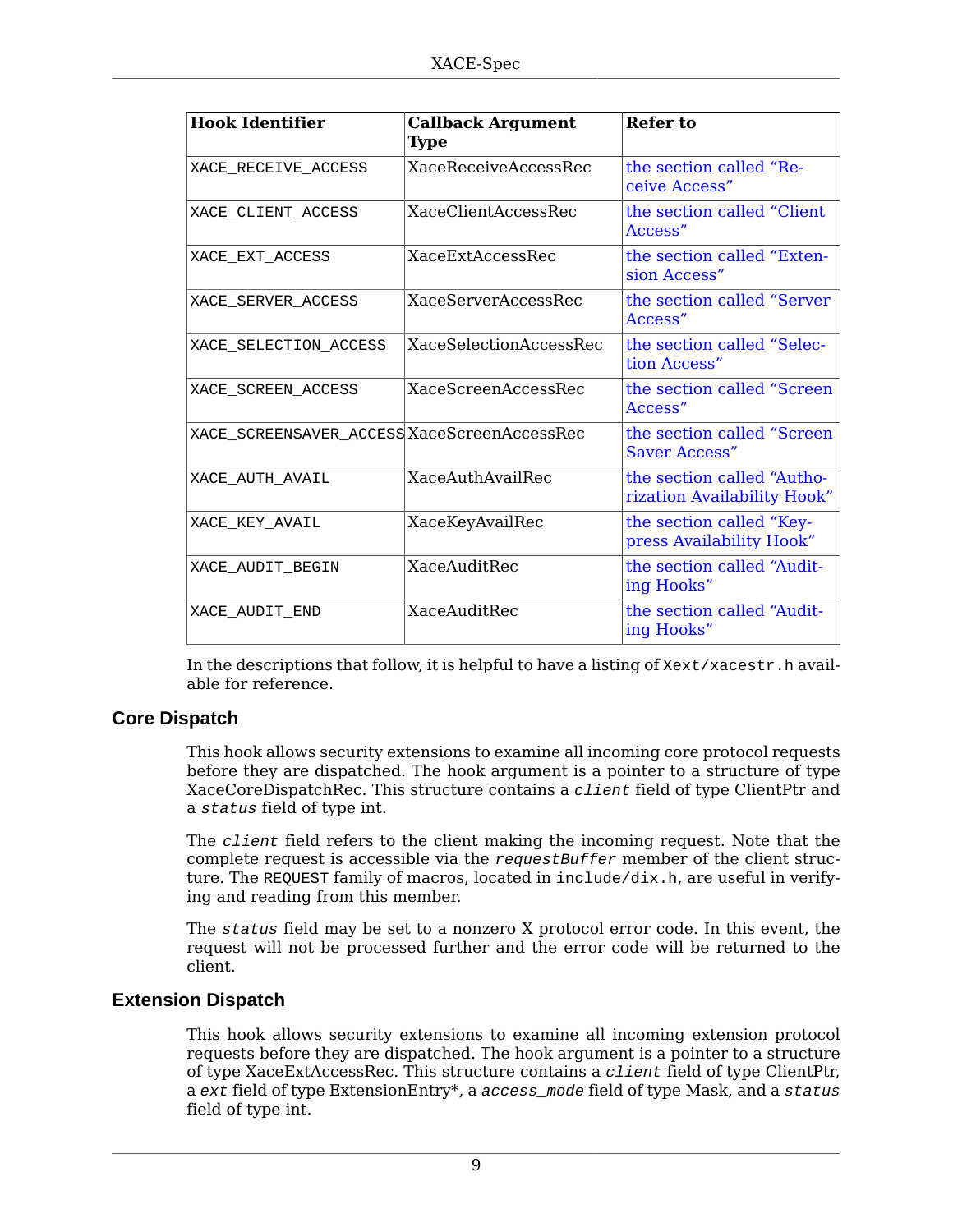The client field refers to the client making the incoming request. Note that the complete request is accessible via the  $requestBuffer$  member of the client structure. The REQUEST family of macros, located in include/dix.h, are useful in verifying and reading from this member.

The ext field refers to the extension being accessed. This is required information since extensions are not associated with any particular major number.

The access mode field is set to DixUseAccess when this hook is exercised.

The status field may be set to a nonzero X protocol error code. In this event, the request will not be processed further and the error code will be returned to the client.

#### <span id="page-9-0"></span>**Resource Access**

This hook allows security extensions to monitor all resource lookups. The hook argument is a pointer to a structure of type XaceResourceAccessRec. This structure contains a *client* field of type ClientPtr, a *id* field of type XID, a *rtype* field of type RESTYPE, a res field of type pointer, a ptype field of type RESTYPE, a parent field of type pointer, a access\_mode field of type Mask, and a status field of type int.

The *client* field refers to the client on whose behalf the lookup is being performed. Note that this may be serverClient for server lookups.

The id field is the resource ID being looked up.

The rtype field is the type of the resource being looked up.

The res field is the resource itself: the result of the lookup.

The  $ptype$  field is the type of the parent resource or RT\_NONE if not set.

The parent field is the parent resource itself or NULL if not set. The parent resource is set only when two conditions are met: The resource in question is being created at the time of the call (in which case the access\_mode will include DixCreateAccess) and the resource in question has a defined parent object. [Table 3, "Resource access](#page-11-1) [hook parent objects."](#page-11-1) lists the resources that support parent objects. The purpose of these two fields is to provide generic support for "parent" resources.

The access\_mode field encodes the type of action being performed. The valid mode bits are defined in include/dixaccess.h. The meaning of the bits depends on the specific resource type. Tables for some common types can be found in [Table 2, "Re](#page-10-0)[source access hook access modes."](#page-10-0). Note that the DixCreateAccess access mode has special meaning: it signifies that the resource object is in the process of being created. This provides an opportunity for the security extension to initialize its security label information in the structure devPrivates or otherwise. If the status field is set to an error code in this case, the resource creation will fail and no entry will be made under the specified resource ID.

The status field may be set to a nonzero X protocol error code. In this event, the resource lookup will fail and an error (usually, but not always, the status value) will be returned to the client.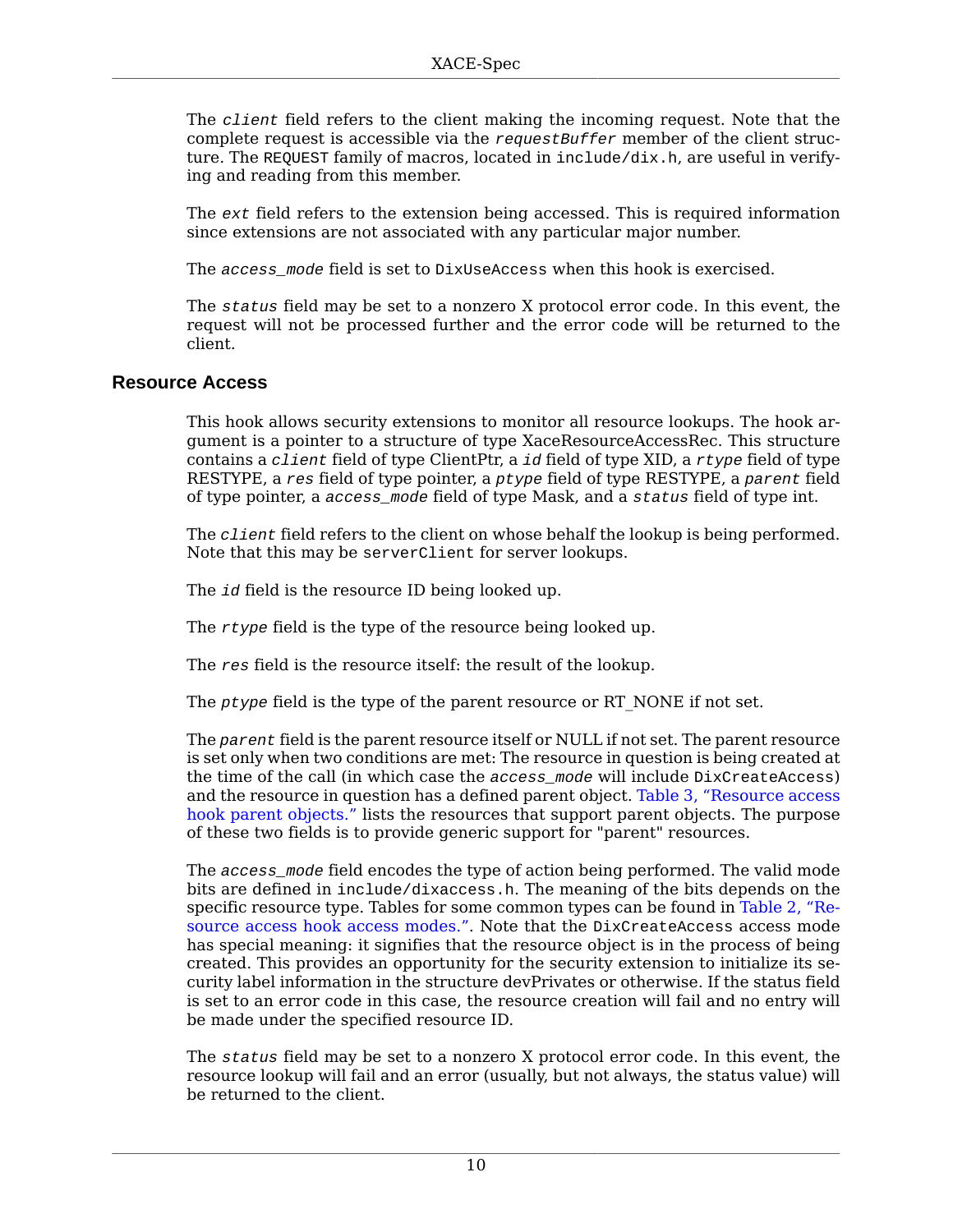| <b>Access Mode Bit</b> | <b>Meaning</b>                                                                                             | <b>Example Call Site</b>                                                                      |
|------------------------|------------------------------------------------------------------------------------------------------------|-----------------------------------------------------------------------------------------------|
| DixReadAccess          | The primary data or con-<br>tents of the object are be-<br>ing read (drawables, cur-<br>sors, colormaps).  | GetImage, GetCursorI-<br>mage, CreatePicture,<br>QueryColors                                  |
| DixWriteAccess         | The primary data or con-<br>tents of the object are be-<br>ing written (drawables,<br>cursors, colormaps). | PutImage, RenderTriFan,<br>ClearArea, StoreColors,<br>RecolorCursor                           |
| DixDestroyAccess       | The object is being re-<br>moved.                                                                          | CloseFont, Destroy-<br>Window, FreePixmap,<br>FreeCursor, RenderFreeP-<br>icture              |
| DixCreateAccess        | The object is being creat-<br>ed.                                                                          | CreateWindow, Cre-<br>atePixmap, CreateGC,<br>CreateColormap                                  |
| DixGetAttrAccess       | The object's attributes are<br>being queried, or the ob-<br>ject is being referenced.                      | GetWindowAttributes,<br>GetGeometry, QueryFont,<br>CopyGC, QueryBestSize                      |
| DixSetAttrAccess       | The object's attributes are<br>being changed.                                                              | SetWindowAttributes,<br>ChangeGC, SetClipRec-<br>tangles, XFixesSetCursor-<br>Name            |
| DixListPropAccess      | User properties set on<br>the object are being listed<br>(windows).                                        | ListProperties                                                                                |
| DixGetPropAccess       | A user property set on the<br>object is being read (win-<br>dows).                                         | GetProperty, RotateProp-<br>erties                                                            |
| DixSetPropAccess       | A user property set on the<br>object is being written<br>(windows).                                        | ChangeProperty,<br>RotateProperties,<br>DeleteProperty                                        |
| DixListAccess          | Child objects of the object<br>are being listed out (win-<br>dows).                                        | QueryTree, MapSubwin-<br>dows, UnmapSubwindows                                                |
| DixAddAccess           | A child object is being<br>added to the object (draw-<br>ables, fonts, colormaps).                         | CreateWindow, Reparen-<br>tWindow, AllocColor, Ren-<br>derCreatePicture, Render-<br>AddGlyphs |
| DixRemoveAccess        | A child object is being re-<br>moved from object (draw-<br>ables, fonts, colormaps).                       | DestroyWindow, Repar-<br>entWindow, FreeColors,<br>RenderFreeGlyphs                           |
| DixHideAccess          | Object is being unmapped<br>or hidden from view<br>(drawables, cursor).                                    | UnmapWindow,<br><b>XFixesHideCursor</b>                                                       |

<span id="page-10-0"></span>

| Table 2. Resource access hook access modes. |  |  |
|---------------------------------------------|--|--|
|---------------------------------------------|--|--|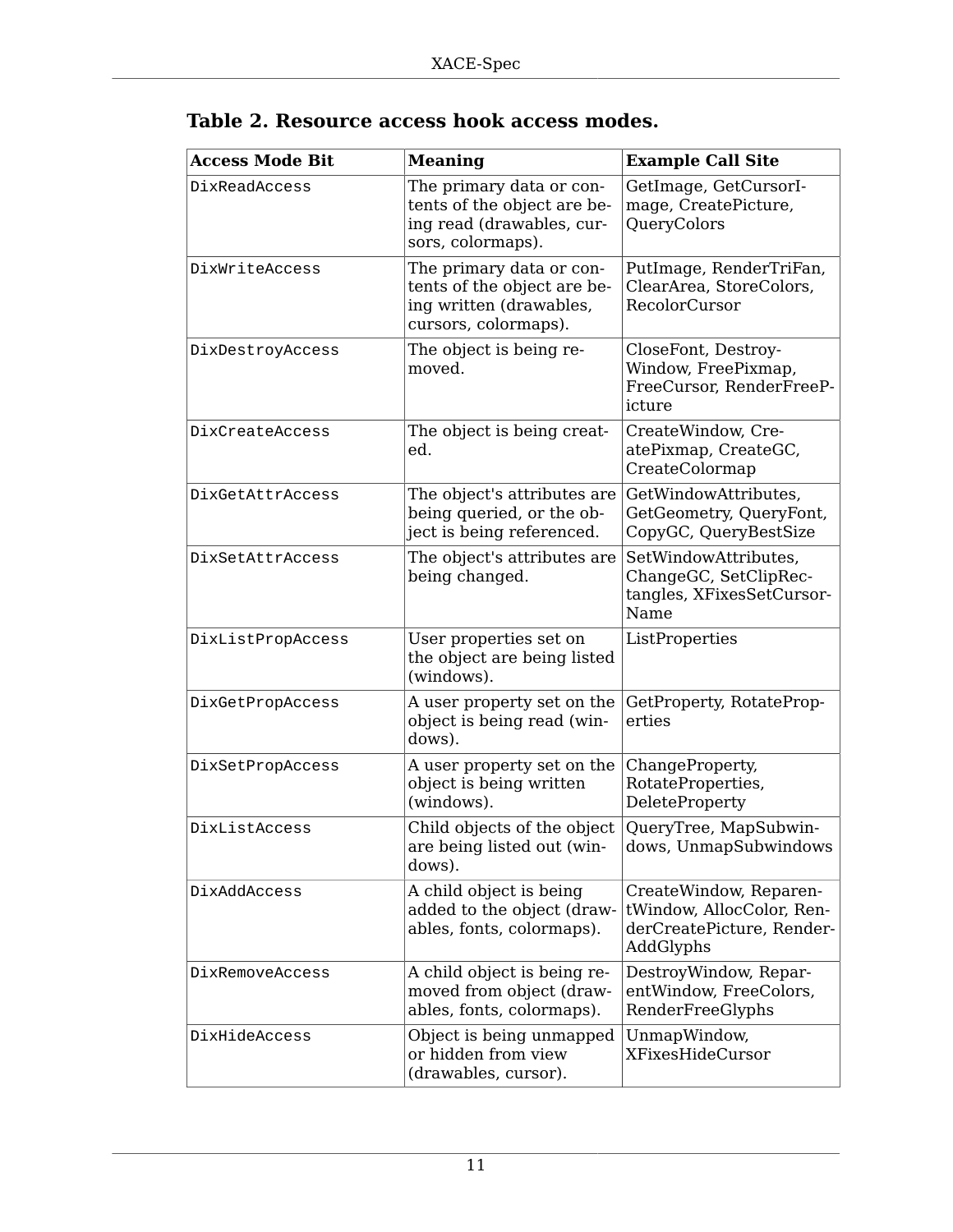| <b>Access Mode Bit</b> | <b>Meaning</b>                                                                        | <b>Example Call Site</b>                                                             |
|------------------------|---------------------------------------------------------------------------------------|--------------------------------------------------------------------------------------|
| DixShowAccess          | Object is being mapped<br>or shown (drawables, cur-<br>sor).                          | MapWindow, XFixesShow-<br>Cursor                                                     |
| DixBlendAccess         | Drawable contents are be-<br>ing mixed in a way that<br>may compromise con-<br>tents. | Background "None", Com-<br>positeRedirectWindow,<br>CompositeRedirectSub-<br>windows |
| DixGrabAccess          | Override-redirect bit on a<br>window has been set.                                    | CreateWindow,<br>ChangeWindowAttributes                                              |
| DixInstallAccess       | Colormap is being in-<br>stalled.                                                     | InstallColormap                                                                      |
| DixUninstallAccess     | Colormap is being unin-<br>stalled.                                                   | UninstallColormap                                                                    |
| DixSendAccess          | An event is being sent to a SendEvent<br>window.                                      |                                                                                      |
| DixReceiveAccess       | A client is setting an event<br>mask on a window.                                     | ChangeWindowAttributes,<br>XiSelectExtensionEvent                                    |
| DixUseAccess           | The object is being used<br>without modifying it<br>(fonts, cursors, gc).             | CreateWindow, FillPoly,<br>GrabButton, ChangeGC                                      |
| DixManageAccess        | Window-manager type ac-<br>tions on a drawable.                                       | CirculateWindow,<br>ChangeSaveSet, Reparen-<br>tWindow                               |

<span id="page-11-1"></span>**Table 3. Resource access hook parent objects.**

| <b>Resource Type</b> | <b>Parent Resource Type</b> | <b>Notes</b>                                                                                              |
|----------------------|-----------------------------|-----------------------------------------------------------------------------------------------------------|
| RT WINDOW            | RT WINDOW                   | Contains the parent win-<br>dow. This will be NULL<br>for root windows.                                   |
| RT PIXMAP            | RT WINDOW                   | <b>COMPOSITE</b> extension<br>only: the source window<br>is passed as the parent for<br>redirect pixmaps. |
| RenderPictureType    | RC DRAWABLE                 | The source drawable is<br>passed as the parent for<br>Render picture objects.                             |

#### <span id="page-11-0"></span>**Device Access**

This hook allows security extensions to restrict client actions on input devices. The hook argument is a pointer to a structure of type XaceDeviceAccessRec. This structure contains a client field of type ClientPtr, a dev field of type DeviceIntPtr, a access\_mode field of type Mask, and a status field of type int.

The *client* field refers to the client attempting to access the device (keyboard). Note that this may be serverClient.

The dev field refers to the input device being accessed.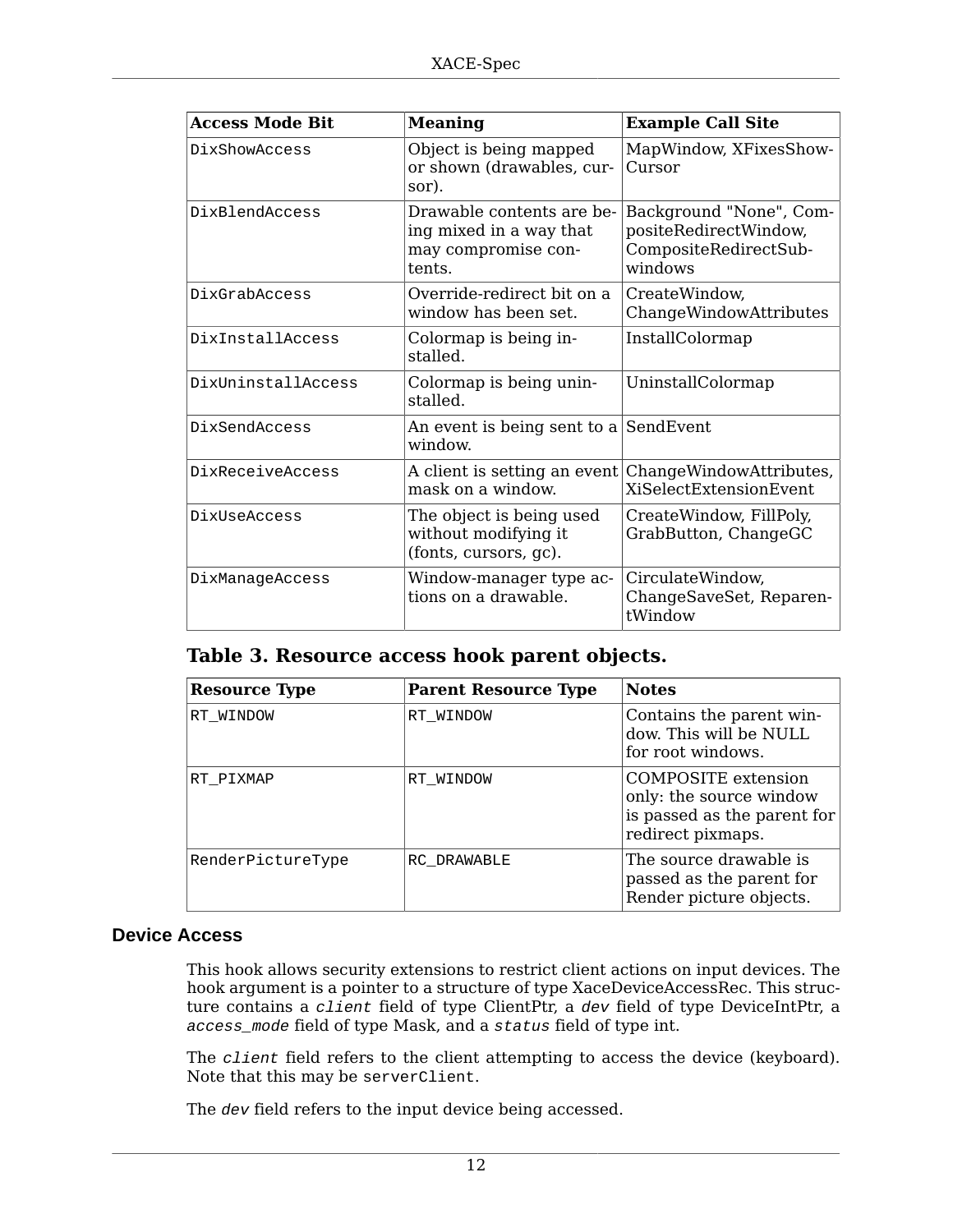The access\_mode field encodes the type of action being performed. The valid mode bits are described in the table below.

The status field may be set to a nonzero X protocol error code. In this event, the device operation will fail and an error (usually, but not always, the status value) will be returned to the client.

| <b>Access Mode Bit</b> | <b>Meaning</b>                                                         | <b>Example Call Site</b>                                                  |
|------------------------|------------------------------------------------------------------------|---------------------------------------------------------------------------|
| DixGetAttrAccess       | Attributes of the device<br>are being queried.                         | GetKeyboardMapping,<br>XiGetKeyboardControl,<br>XkbGetDeviceInfo          |
| DixReadAccess          | The state of the device is<br>being polled.                            | QueryPointer,<br>QueryKeymap, XkbGetS-<br>tate                            |
| DixWriteAccess         | The state of the device is<br>being programatically ma-<br>nipulated.  | WarpPointer, XTestFakeIn-<br>put, XiSendExtension-<br>Event               |
| DixSetAttrAccess       | Per-client device configu-<br>ration is being performed.               | XkbPerClientFlags                                                         |
| DixManageAccess        | Global device configura-<br>tion is being performed.                   | ChangeKeyboardMapping,<br>XiChangeDeviceControl,<br><b>XkbSetControls</b> |
| DixUseAccess           | The device is being<br>opened or referenced.                           | XiOpenDevice, XkbS-<br>electEvents                                        |
| DixGrabAccess          | The device is being<br>grabbed.                                        | GrabPointer, GrabButton,<br>GrabKey                                       |
| DixFreezeAccess        | The state of the device is<br>being frozen by a synchro-<br>nous grab. | GrabKeyboard, GrabPoint-<br>er                                            |
| DixForceAccess         | The device cursor is being<br>overriden by a grab.                     | GrabPointer, GrabButton                                                   |
| DixGetFocusAccess      | The device focus is being<br>retrieved.                                | GetInputFocus, XiGetDe-<br>viceFocus                                      |
| DixSetFocusAccess      | The device focus is being<br>set.                                      | SetInputFocus, XiSetDe-<br>viceFocus                                      |
| DixBellAccess          | The device bell is being<br>rung.                                      | Bell, XiDeviceBell                                                        |
| DixCreateAccess        | The device object has<br>been newly allocated.                         | XIChangeDeviceHierar-<br>chy, XIAddMaster                                 |
| DixDestroyAccess       | The device is being re-<br>moved.                                      | XIChangeDeviceHierar-<br>chy, XIRemoveMaster                              |
| DixAddAccess           | A slave device is being at-<br>tached to the device.                   | XIChangeDeviceHierar-<br>chy, XIChangeAttachment                          |
| DixRemoveAccess        | A slave device is being un-<br>attached from the device.               | XIChangeDeviceHierar-<br>chy, XIChangeAttachment                          |

### **Table 4. Device access hook access modes.**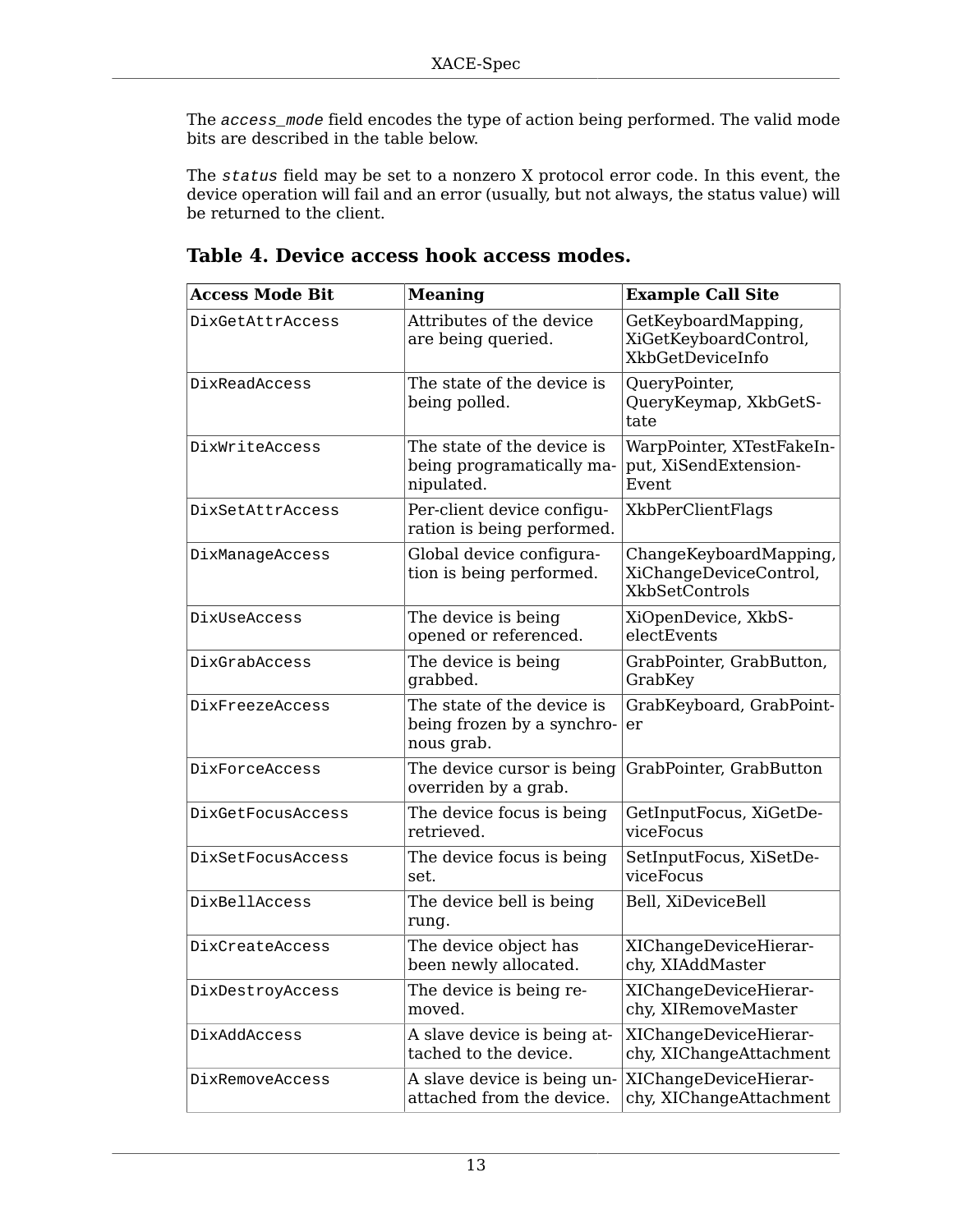| <b>Access Mode Bit</b> | <b>Meaning</b>                                      | <b>Example Call Site</b>                  |
|------------------------|-----------------------------------------------------|-------------------------------------------|
| DixListPropAccess      | Properties set on the de-<br>vice are being listed. | ListDeviceProperties,<br>XIListProperties |
| DixGetPropAccess       | A property set on the de-<br>vice is being read.    | GetDeviceProperty, XIGet-<br>Property     |
| DixSetPropAccess       | A property set on the de-<br>vice is being written. | SetDeviceProperty, XISet-<br>Property     |

#### <span id="page-13-0"></span>**Property Access**

This hook allows security extensions to monitor all property accesses and additionally to support polyinstantiation if desired. The hook argument is a pointer to a structure of type XacePropertyAccessRec. This structure contains a *client* field of type ClientPtr, a  $pW$ in field of type WindowPtr, a  $p$  $pP$ rop field of type PropertyPtr\*, a access\_mode field of type Mask, and a status field of type int.

The *client* field refers to the client which is accessing the property. Note that this may be serverClient for server lookups.

The *pWin* field is the window on which the property is being accessed.

The *ppProp* field is a double-indirect pointer to the PropertyRec structure being accessed. The extra level of indirection supports property polyinstantiation; see below. If your extension does not use the polyinstantiation feature, simply dereference the pointer to obtain a PropertyPtr for the property

The access\_mode field encodes the type of action being performed. The valid mode bits are described in the table below.

The status field may be set to a nonzero X protocol error code. In this event, the property request will not be processed further and the error code will be returned to the client. However, the BadMatch code has special meaning; see below.

| <b>Access Mode Bit</b> | <b>Meaning</b>                                                                                                              | <b>Example Call Site</b>              |
|------------------------|-----------------------------------------------------------------------------------------------------------------------------|---------------------------------------|
| DixCreateAccess        | The property object has<br>been newly allocated<br>(this bit will always oc-<br>cur in conjunction with<br>DixWriteAccess). | ChangeProperty                        |
| DixWriteAccess         | The property data is be-<br>ing completely overwrit-<br>ten with new data.                                                  | ChangeProperty, Ro-<br>tateProperties |
| DixBlendAccess         | The property data is being ChangeProperty<br>appended or prepended<br>to.                                                   |                                       |
| DixReadAccess          | The property data is being GetProperty<br>read.                                                                             |                                       |
| DixDestroyAccess       | The property data is being DeleteProperty<br>deleted.                                                                       |                                       |

### **Table 5. Property access hook mode bits.**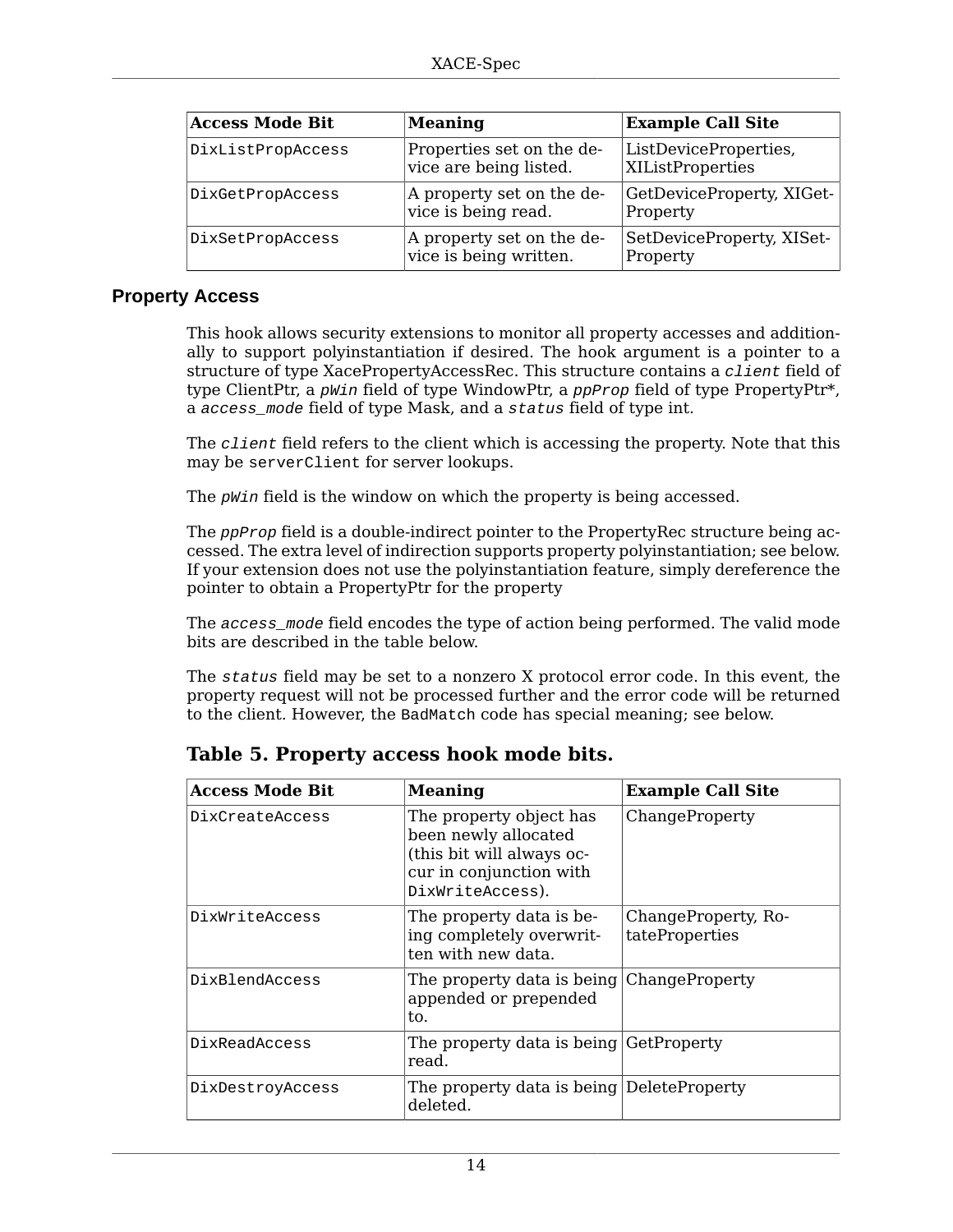| <b>Access Mode Bit</b> | <b>Meaning</b>                                                                                                           | <b>Example Call Site</b> |
|------------------------|--------------------------------------------------------------------------------------------------------------------------|--------------------------|
| DixGetAttrAccess       | Existence of the property<br>is being disclosed.                                                                         | ListProperties           |
| DixPostAccess          | Post-write call reflecting<br>new contents (this bit will<br>always occur in conjunc-<br>tion with DixWriteAc-<br>cess). | ChangeProperty           |

New in XACE Version 2.0, this hook supports the polyinstantiation of properties. This means that more than one property may exist having the same name, and the security extension can control which property object is seen by which client. To perform property polyinstantiation, your security extension should take the following steps:

- When a property is being created (DixCreateAccess), the security extension should label it appropriately based on the client that is creating it. In this case, the ppProp field should not be modified.
- When a property is being looked up, the *ppProp* field will refer to the first structure in the linked list with the given name. The security extension may change the ppProp field to a different property structure by traversing the linked list (using the PropertyRec next field) to find an alternate structure with the same property name.
- Alternately, when a property is being looked up, the status may be set to Bad-Match which will cause the DIX layer to treat the property as not existing. This may result in an additional property object with the same name being created (in which case the hook will be called again with the create access mode).

New in XACE Version 2.2, this hook allows security extensions to verify the contents of properties after the client has written them. On a property change, the property access hook will be called twice. The first call is unchanged from previous versions. The second call will have the DixPostAccess bit together with DixWriteAccess and the *ppProp* property pointer will contain the new data. Setting the status field to something other than Success will cause the previous property contents to be restored and the client to receive the status code as an error.

Note that in the case of property creation (when  $DiscreteAccess$  is set), the  $pp-$ Prop field already reflects the new data. Hence security extensions wishing to validate property data should check for either DixPostAccess or DixCreateAccess in conjunction with DixWriteAccess. If your extension does not need this feature, simply ignore calls with the DixPostAccess bit set.

#### <span id="page-14-0"></span>**Send Access**

This hook allows security extensions to prevent devices and clients from posting X events to a given window. The hook argument is a pointer to a structure of type XaceSendAccessRec. This structure contains a *client* field of type ClientPtr, a  $dev$ field of type DeviceIntPtr, a pWin field of type WindowPtr, a events field of type events, a count field of type int, and a status field of type int.

The *client* field refers to the client attempting a SendEvent request or other synthetic event generation to the given window. This field may be NULL if the dev field is set.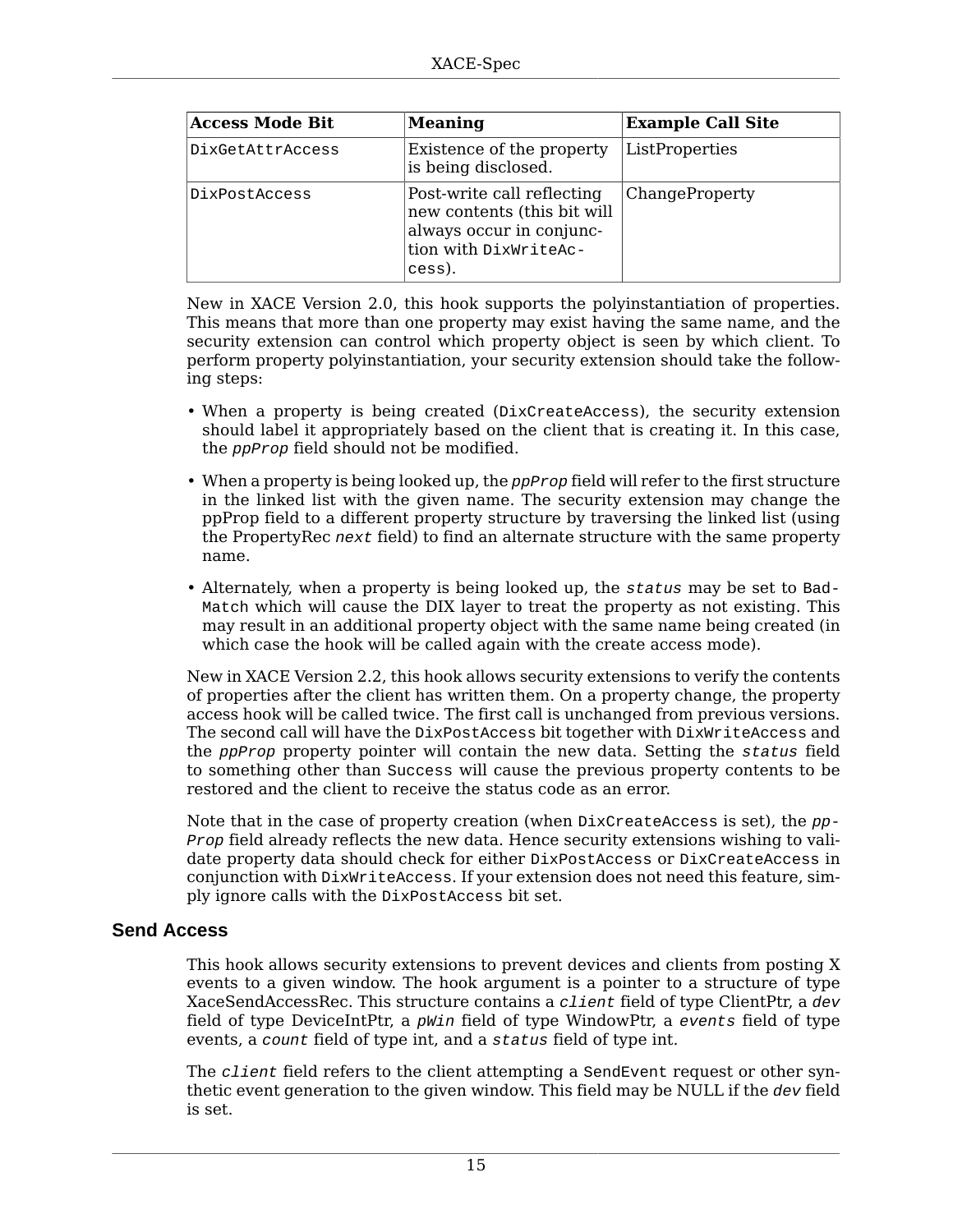The dev field refers to the device attempting to post an event which would be delivered to the given window. This field may be NULL if the *client* field is set.

The *pWin* field refers to the target window.

The events field refers to the events that are being sent.

The count field contains the number of events in the events array.

The status field may be set to a nonzero X protocol error code. In this event, the events will be dropped on the floor instead of being delivered.

## **Warning**

This hook does not currently cover all instances of event delivery.

#### <span id="page-15-0"></span>**Receive Access**

This hook allows security extensions to prevent a client from receiving X events that have been delivered to a given window. The hook argument is a pointer to a structure of type XaceReceiveAccessRec. This structure contains a *client* field of type ClientPtr, a *pWin* field of type WindowPtr, a *events* field of type events, a *count* field of type int, and a status field of type int.

The *client* field refers to the client to which the event would be delivered.

The  $\nu$ *win* field refers to the window where the event has been sent.

The events field refers to the events that are being sent.

The count field contains the number of events in the events array.

The status field may be set to a nonzero X protocol error code. In this event, the events will not be delivered to the client.

### **Warning**

This hook does not currently cover all instances of event delivery.

#### <span id="page-15-1"></span>**Client Access**

This hook allows security extensions to prevent clients from manipulating other clients directly. This hook applies to a small set of protocol requests such as  $Ki11$ -Client. The hook argument is a pointer to a structure of type XaceClientAccess-Rec. This structure contains a *client* field of type ClientPtr, a  $target$  field of type ClientPtr, a access mode field of type Mask, and a status field of type int.

The *client* field refers to the client making the request.

The target field refers to the client being manipulated.

The access\_mode field encodes the type of action being performed. The valid mode bits are described in the table below.

The status field may be set to a nonzero X protocol error code. In this event, the request will fail and an error (usually, but not always, the status value) will be returned to the client.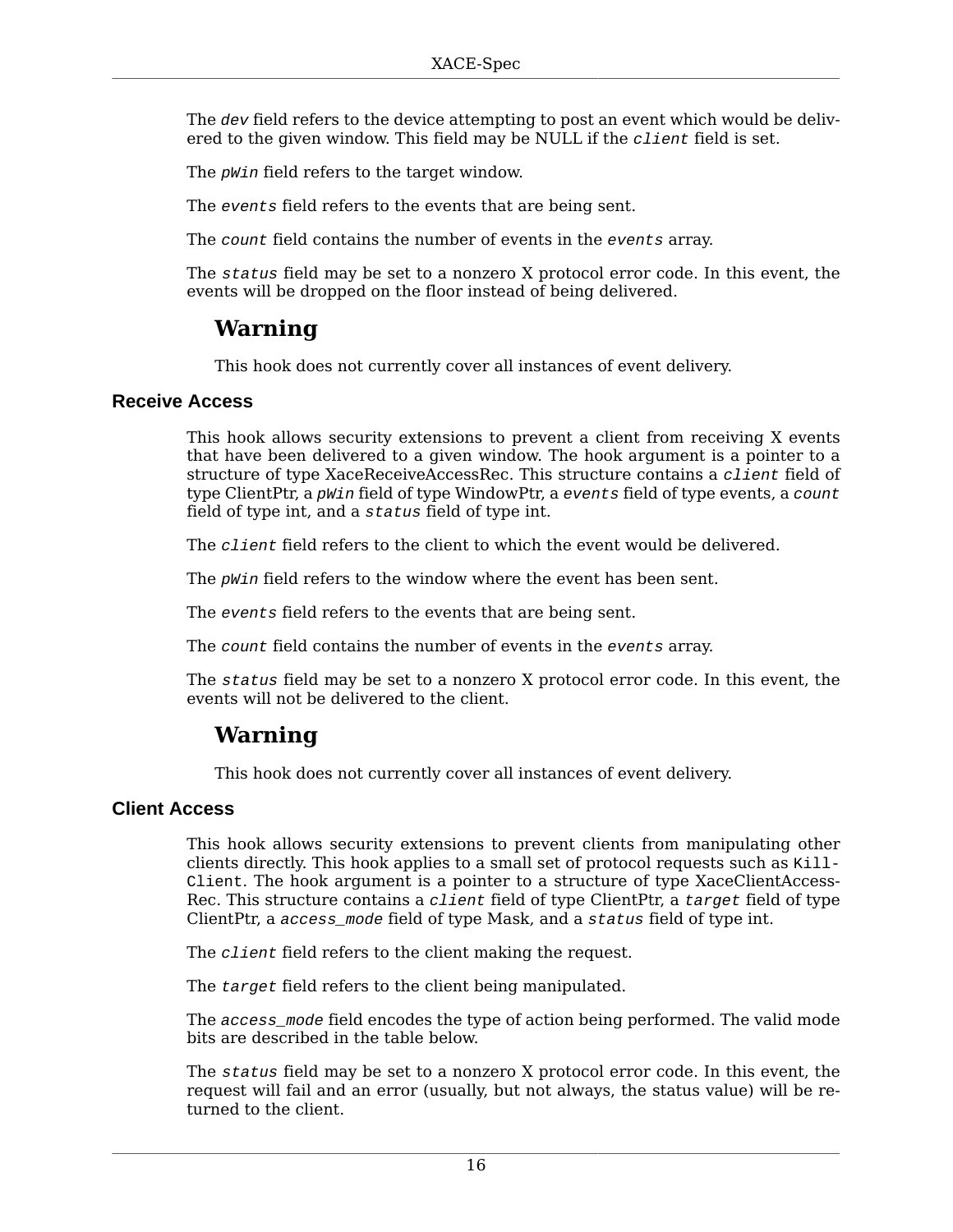| <b>Access Mode Bit</b> | <b>Meaning</b>                                                                                             | <b>Example Call Site</b> |
|------------------------|------------------------------------------------------------------------------------------------------------|--------------------------|
| DixGetAttrAccess       | Attributes of the client are SyncGetPriority<br>being queried.                                             |                          |
| DixSetAttrAccess       | Attributes of the client are SyncSetPriority<br>being set.                                                 |                          |
| DixManageAccess        | The client's close-down-<br>mode (which affects glob-<br>al server resource man-<br>agement) is being set. | SetCloseDownMode         |
| DixDestroyAccess       | The client is being killed.                                                                                | KillClient               |

| Table 6. Client access hook mode bits. |  |  |  |  |  |
|----------------------------------------|--|--|--|--|--|
|----------------------------------------|--|--|--|--|--|

#### <span id="page-16-1"></span>**Extension Access**

This hook allows security extensions to approve or deny requests involving which extensions are supported by the server. This allows control over which extensions are visible. The hook argument is a pointer to a structure of type XaceExtAccessRec. This structure contains a *client* field of type ClientPtr, a ext field of type ExtensionEntry\*, a access\_mode field of type Mask, and a status field of type int.

The *client* field refers to the client making the incoming request, which is typically QueryExtension or ListExtensions.

The ext field refers to the extension being accessed. This is required information since extensions are not associated with any particular major number.

The access mode field is set to DixGetAttrAccess when this hook is exercised.

The status field may be set to a nonzero X protocol error code. In this event, the extension will be reported as not supported (QueryExtensions) or omitted from the returned list (ListExtensions).

## **Warning**

If this hook is used, an extension dispatch hook should also be installed to make sure that clients cannot circumvent the check by guessing the major opcodes of extensions.

#### <span id="page-16-0"></span>**Server Access**

This hook allows security extensions to approve or deny requests that affect the X server itself. The hook argument is a pointer to a structure of type XaceServerAccessRec, which contains a client field of type ClientPtr, a access\_mode field of type Mask, and a status field of type int.

The *client* field refers to the client making the request.

The access\_mode field encodes the type of action being performed. The valid mode bits are described in the table below.

The status field may be set to a nonzero X protocol error code. In this event, the request will fail and an error (usually, but not always, the status value) will be returned to the client.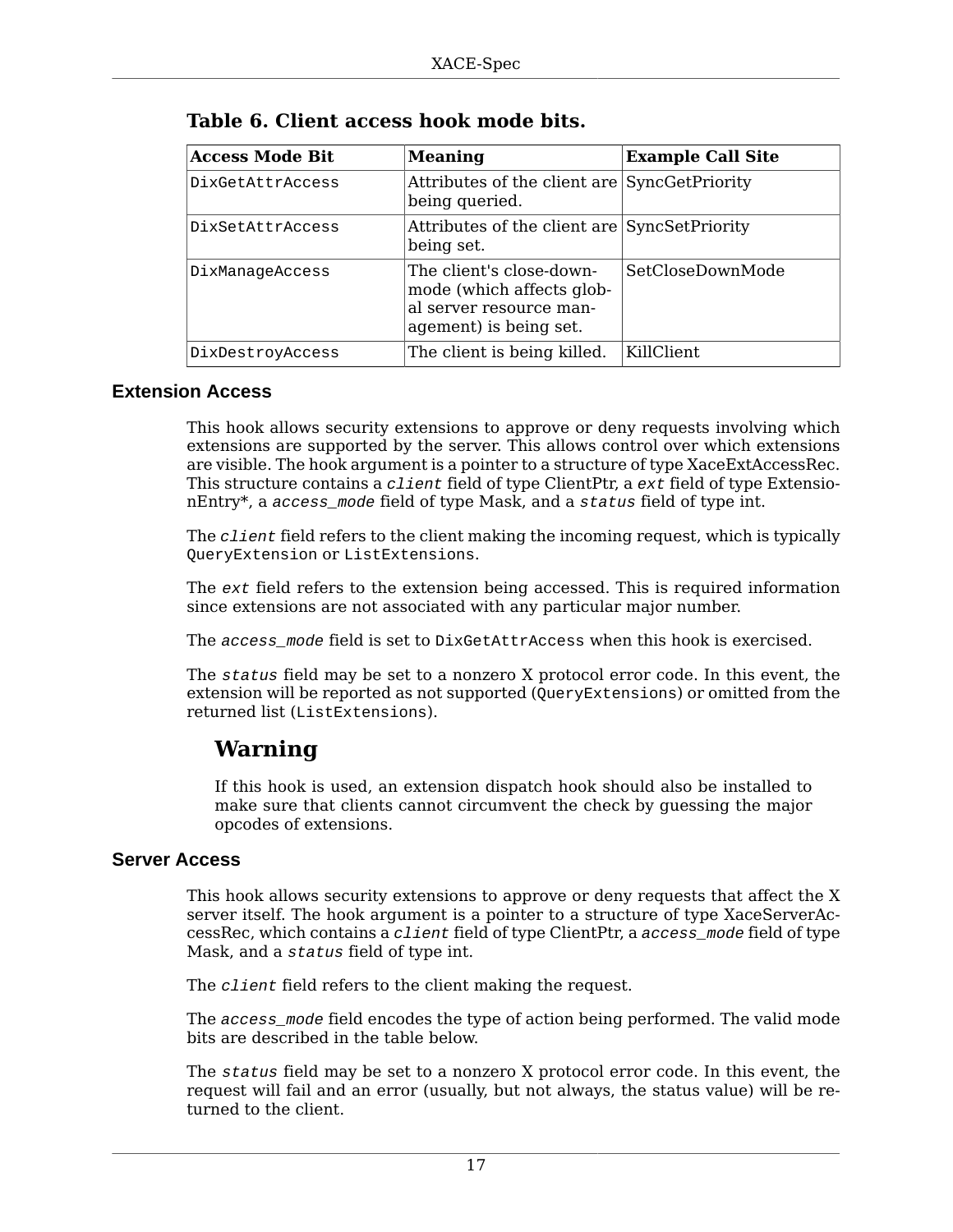| <b>Access Mode Bit</b> | <b>Meaning</b>                                                      | <b>Example Call Site</b>          |
|------------------------|---------------------------------------------------------------------|-----------------------------------|
| DixGetAttrAccess       | Attributes of the server<br>are being queried.                      | <b>GetFontPath</b>                |
| DixSetAttrAccess       | Attributes of the server<br>are being set.                          | SetFontPath                       |
| DixManageAccess        | Server management is be-<br>ing performed.                          | ChangeAccessControl,<br>ListHosts |
| DixGrabAccess          | A server grab is being<br>performed.                                | GrabServer                        |
| DixReadAccess          | The server's actions are<br>being recorded.                         | Record, XEVIE extensions          |
| DixDebugAccess         | Server debug facilities are XTest extension, XkbSet-<br>being used. | DebuggingFlags                    |

|  |  |  | Table 7. Server access hook mode bits. |  |  |  |
|--|--|--|----------------------------------------|--|--|--|
|--|--|--|----------------------------------------|--|--|--|

#### <span id="page-17-0"></span>**Selection Access**

This hook allows security extensions to monitor all selection accesses and additionally to support polyinstantiation if desired. The hook argument is a pointer to a structure of type XaceSelectionAccessRec. This structure contains a *client* field of type ClientPtr, a ppSe1 field of type Selection<sup>\*\*</sup>, a access\_mode field of type Mask, and a status field of type int.

The *client* field refers to the client which is accessing the property. Note that this may be serverClient for server lookups.

The ppSel field is a double-indirect pointer to the Selection structure being accessed. The extra level of indirection supports selection polyinstantiation; see below. If your extension does not use the polyinstantiation feature, simply dereference the pointer to obtain a SelectionRec \* for the selection.

The access\_mode field encodes the type of action being performed. The valid mode bits are described in the table below.

The status field may be set to a nonzero X protocol error code. In this event, the property request will not be processed further and the error code will be returned to the client. However, the BadMatch code has special meaning; see below.

#### **Table 8. Selection access hook mode bits.**

| <b>Access Mode Bit</b> | <b>Meaning</b>                                                                                                                 | <b>Example Call Site</b> |
|------------------------|--------------------------------------------------------------------------------------------------------------------------------|--------------------------|
| DixCreateAccess        | The selection object has<br>been newly allocated (this<br>bit will always occur in<br>conjunction with DixSe-<br>tAttrAccess). | SetSelectionOwner        |
| DixSetAttrAccess       | The selection owner is be- SetSelectionOwner<br>ing set.                                                                       |                          |
| DixGetAttrAccess       | The selection owner is be- GetSelectionOwner<br>ing queried.                                                                   |                          |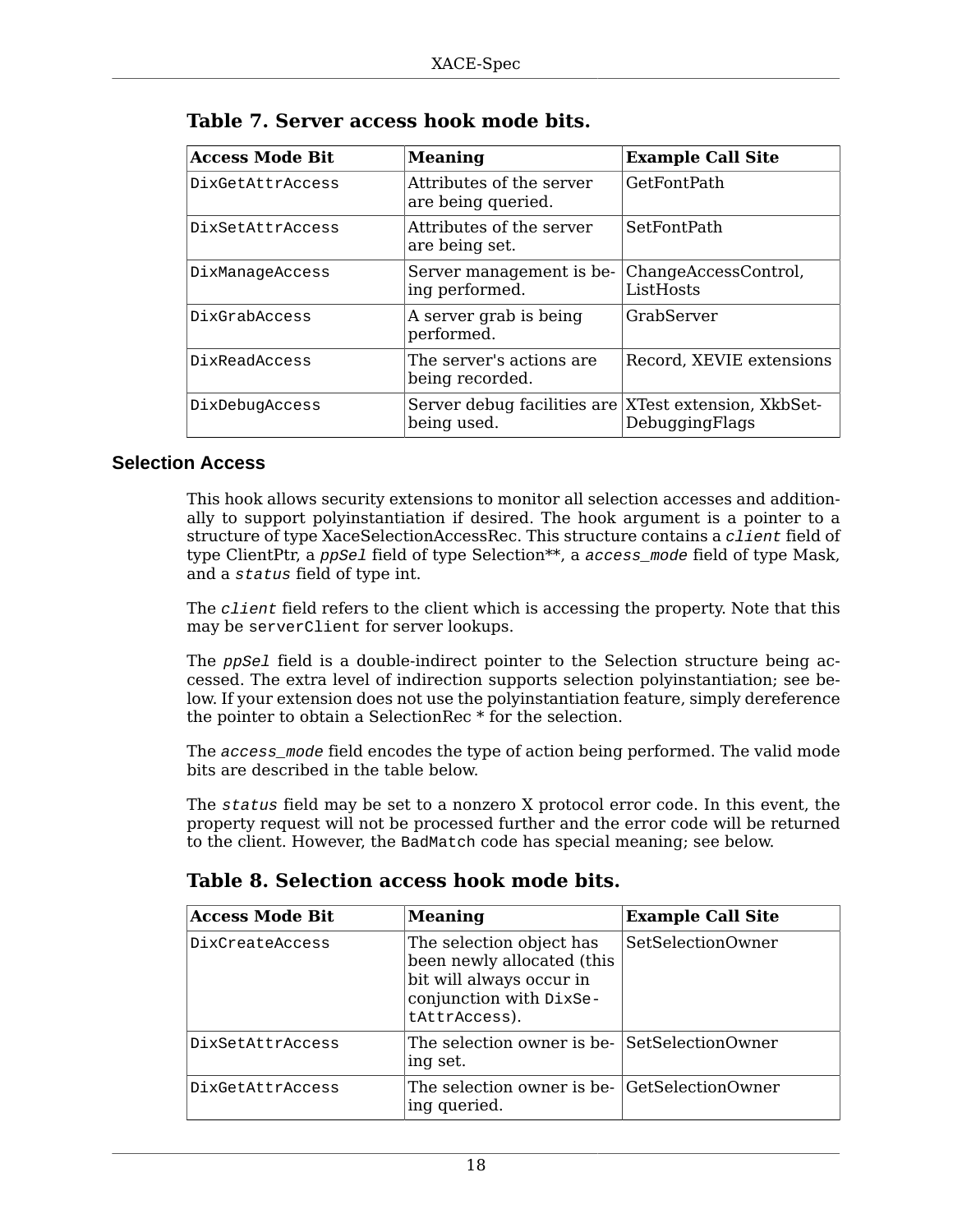| <b>Access Mode Bit</b> | $\mathbf M$ eaning                                                                        | <b>Example Call Site</b> |
|------------------------|-------------------------------------------------------------------------------------------|--------------------------|
| DixReadAccess          | $ A$ convert operation is be- $ ConvertSelection$<br>ing requested on the se-<br>lection. |                          |

This hook supports the polyinstantiation of selections. This means that more than one selection may exist having the same name, and the security extension can control which selection object is seen by which client. To perform selection polyinstantiation, your security extension should take the following steps:

- When selection ownership is being established (DixSetAttrAccess), the security extension should label it appropriately based on the client that is taking ownership. In this case, the *ppSel* field should not be modified.
- When a selection is being looked up, the  $ppProj$  field will refer to the first structure in the linked list with the given name. The security extension may change the ppSel field to a different selection structure by traversing the linked list (using the Selection next field) to find an alternate structure with the same selection name.
- Alternately, when a selection is being looked up, the status may be set to Bad-Match which will cause the DIX layer to treat the selection as not existing. This may result in an additional selection object with the same name being created (in which case the hook will be called again with the create access mode).

#### <span id="page-18-0"></span>**Screen Access**

This hook allows security extensions to approve or deny requests that manipulate screen objects The hook argument is a pointer to a structure of type XaceScreenAccessRec. This structure contains a client field of type ClientPtr, a screen field of type ScreenPtr, a access mode field of type Mask, and a status field of type int.

The *client* field refers to the client making the request.

The screen field refers to the screen object being referenced.

The access\_mode field encodes the type of action being performed. The valid mode bits are described in the table below.

The status field may be set to a nonzero X protocol error code. In this event, the request will not be processed further and the error code will be returned to the client.

| <b>Access Mode Bit</b> | <b>Meaning</b>                                               | <b>Example Call Site</b>                 |
|------------------------|--------------------------------------------------------------|------------------------------------------|
| DixGetAttrAccess       | Attributes of the screen<br>object are being queried.        | ListInstalledColormaps,<br>QueryBestSize |
| DixSetAttrAccess       | Attributes of the screen<br>object are being set.            | InstallColormap                          |
| DixHideAccess          | The cursor on the screen<br>is being globally hidden.        | XFixesHideCursor                         |
| DixShowAccess          | The cursor on the screen<br>is being globally unhid-<br>den. | <b>XFixesShowCursor</b>                  |

**Table 9. Screen access hook mode bits.**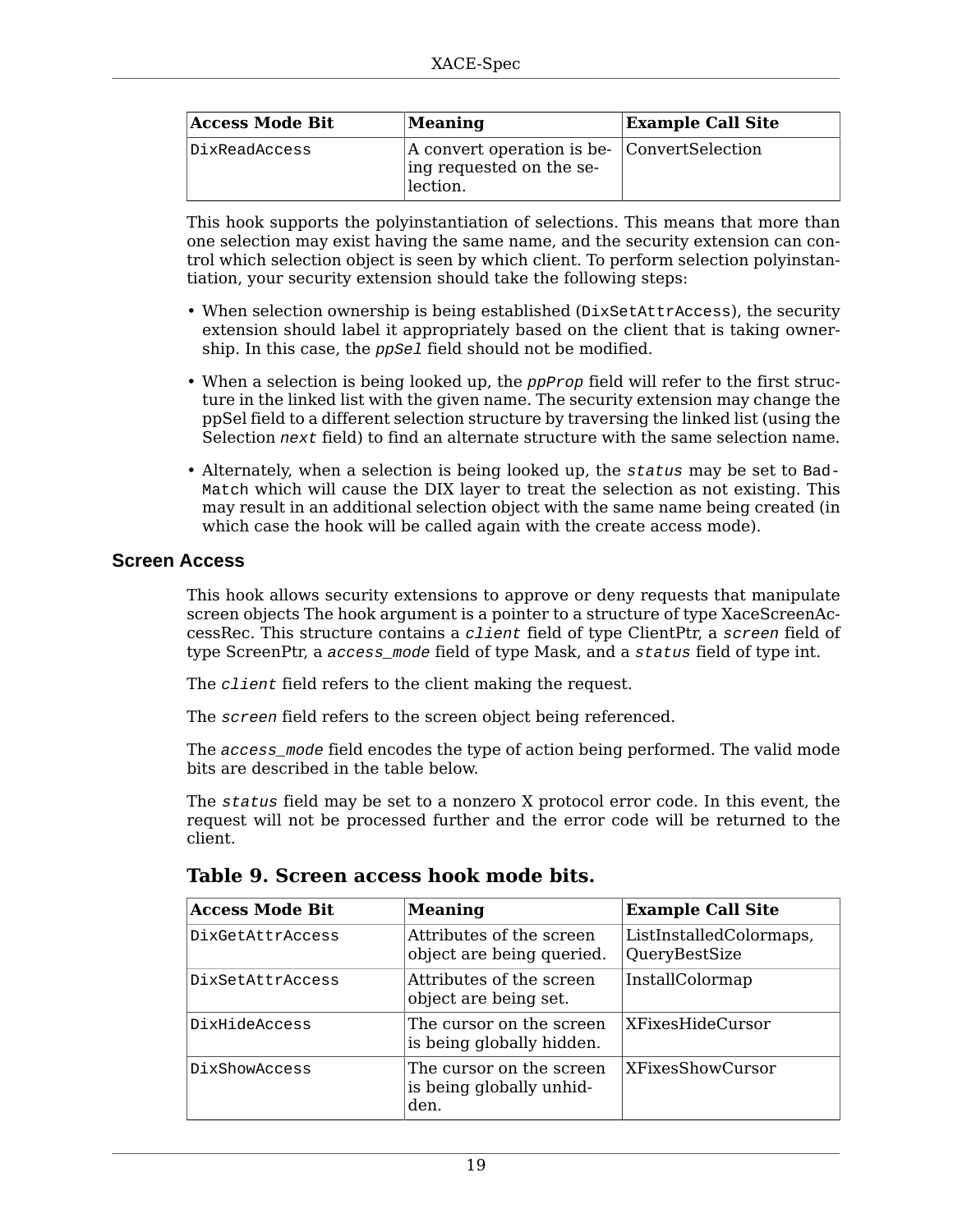#### <span id="page-19-0"></span>**Screen Saver Access**

This hook allows security extensions to approve or deny requests that manipulate the screensaver. The hook argument is a pointer to a structure of type XaceScreenAccessRec. This structure contains a *client* field of type ClientPtr, a screen field of type ScreenPtr, a access\_mode field of type Mask, and a status field of type int.

The *client* field refers to the client making the request.

The screen field refers to the screen object being referenced.

The access mode field encodes the type of action being performed. The valid mode bits are described in the table below.

The status field may be set to a nonzero X protocol error code. In this event, the request will not be processed further and the error code will be returned to the client.

| <b>Access Mode Bit</b> | <b>Meaning</b>                                                  | <b>Example Call Site</b>                  |
|------------------------|-----------------------------------------------------------------|-------------------------------------------|
| DixGetAttrAccess       | Attributes of the screen<br>saver are being queried.            | GetScreenSaver,<br>ScreenSaverQueryInfo   |
| DixSetAttrAccess       | Attributes of the screen<br>saver are being set.                | SetScreenSaver,<br>ScreenSaverSelectInput |
| DixHideAccess          | The screen saver is being<br>programmatically activat-<br>ed.   | ForceScreenSaver, DP-<br>MSEnable         |
| DixShowAccess          | The screen saver is being<br>programmatically deacti-<br>vated. | ForceScreenSaver, DP-<br>MSDisable        |

**Table 10. Screen saver access hook mode bits.**

#### <span id="page-19-1"></span>**Authorization Availability Hook**

This hook allows security extensions to examine the authorization associated with a newly connected client. This can be used to set up client security state depending on the authorization method that was used. The hook argument is a pointer to a structure of type XaceAuthAvailRec. This structure contains a *client* field of type ClientPtr, and a authId field of type XID.

The *client* field refers to the newly connected client.

The *authId* field is the resource ID of the client's authorization.

This hook has no return value.

### **Note**

This hook is called after the client enters the initial state and before the client enters the running state. Keep this in mind if your security extension uses the ClientStateCallback list to keep track of clients.